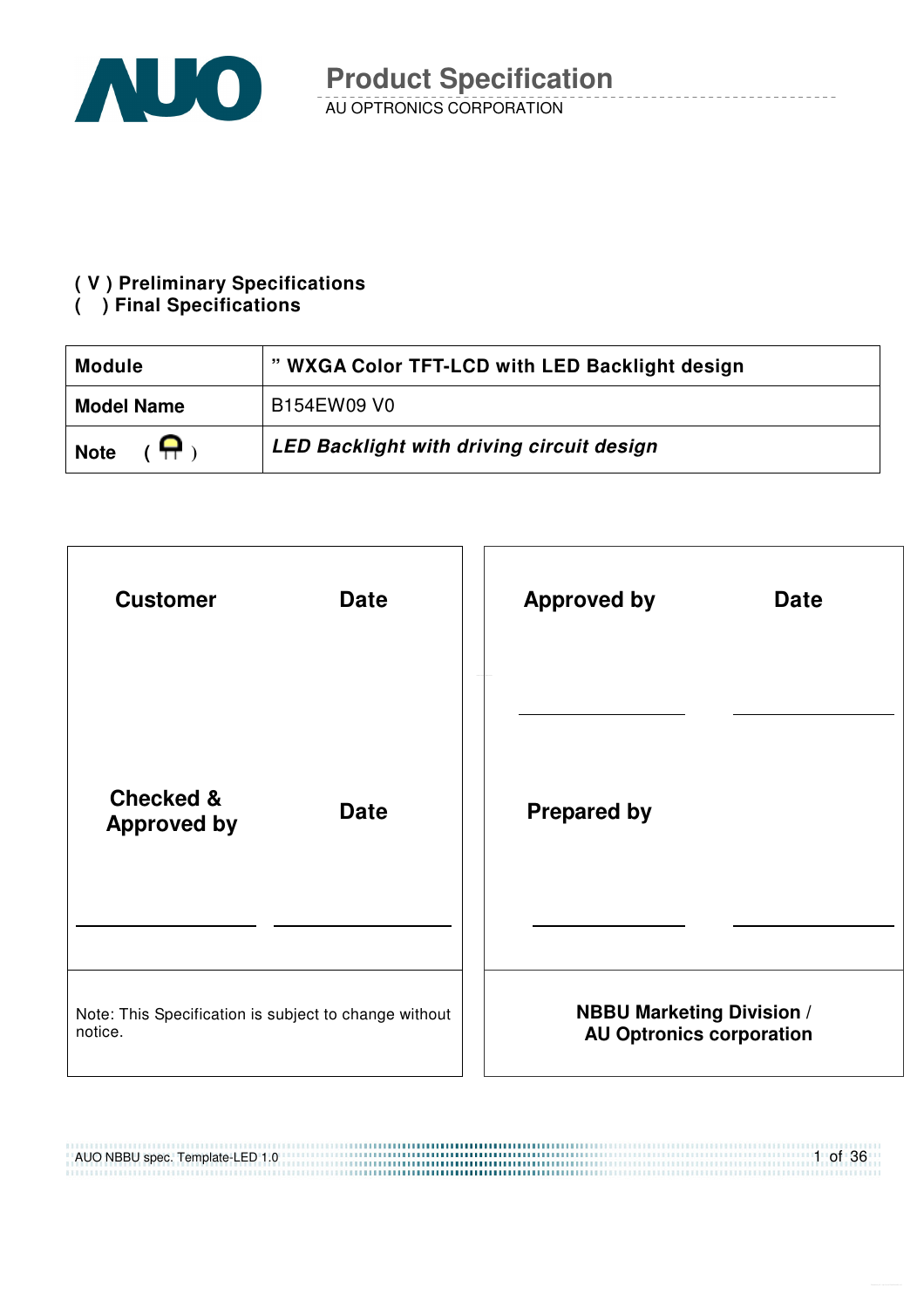

# **Product Specification**<br>AU OPTRONICS CORPORATION

### Contents

|  | 27 |
|--|----|
|  |    |
|  |    |
|  |    |
|  |    |
|  |    |
|  |    |
|  |    |
|  |    |
|  |    |
|  |    |

AUO NBBU spec. Template-LED 1.0 2 of 36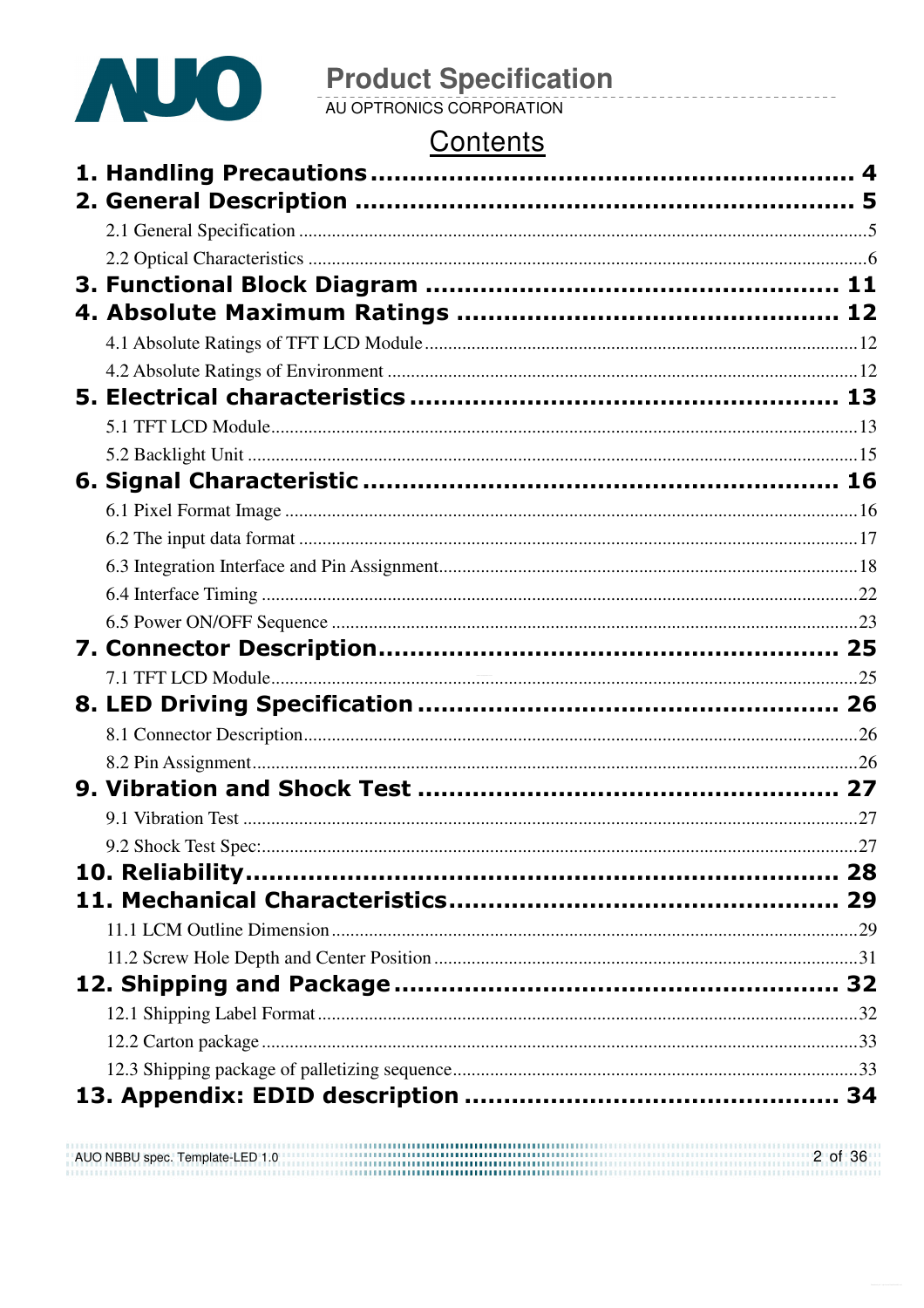

AU OPTRONICS CORPORATION

## **Record of Revision**

| Version and Date   Page |     | Old description                   | <b>New Description</b> | Remark |
|-------------------------|-----|-----------------------------------|------------------------|--------|
| 0.12008/04/28           | All | <b>First Edition for Customer</b> |                        |        |
|                         |     |                                   |                        |        |
|                         |     |                                   |                        |        |
|                         |     |                                   |                        |        |
|                         |     |                                   |                        |        |
|                         |     |                                   |                        |        |
|                         |     |                                   |                        |        |

| AUO NBBU spec. Template-LED 1.0 | 3 of 36 |
|---------------------------------|---------|
|                                 |         |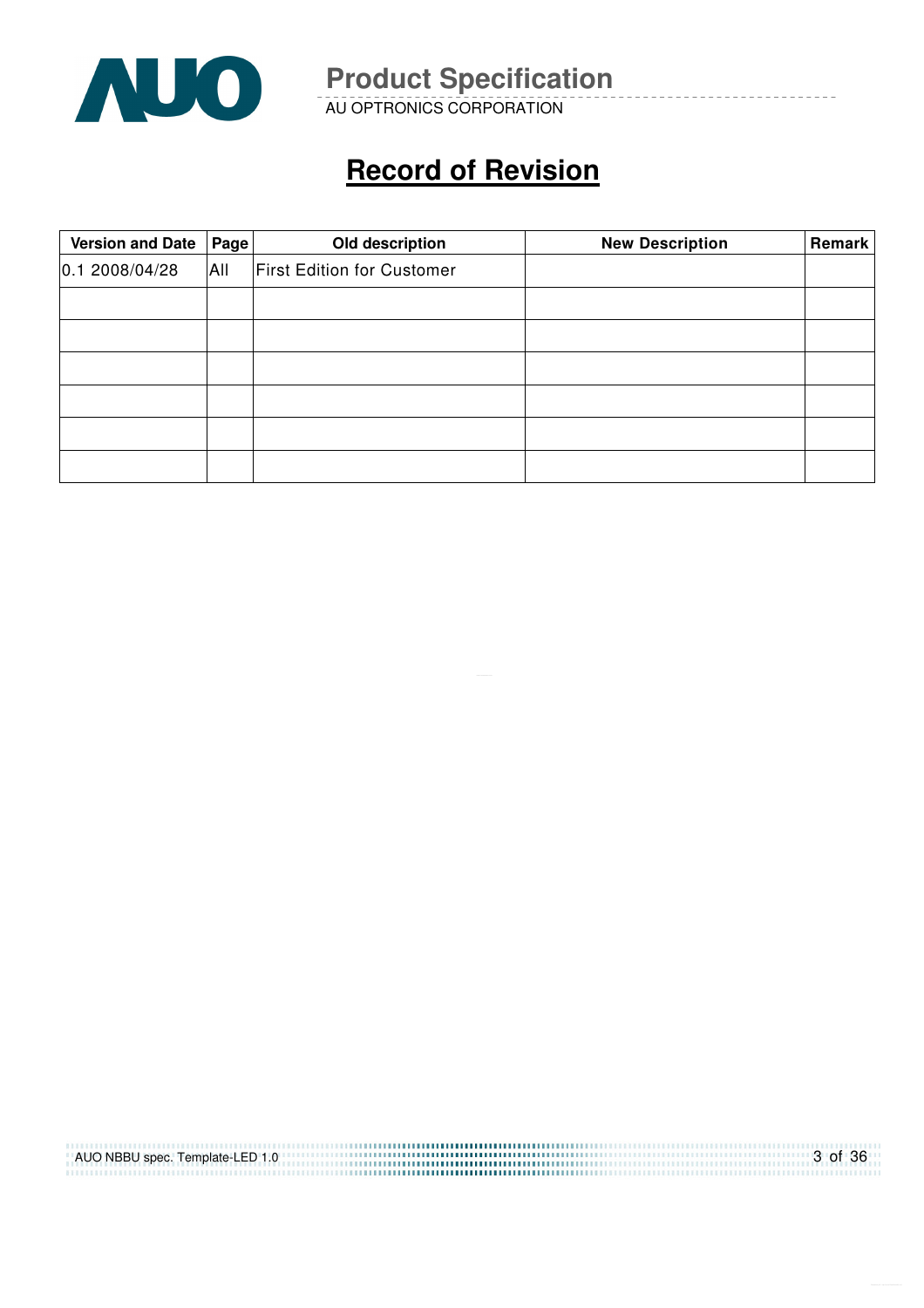

#### **1. Handling Precautions**

- 1) Since front polarizer is easily damaged, pay attention not to scratch it.
- 2) Be sure to turn off power supply when inserting or disconnecting from input connector.
- 3) Wipe off water drop immediately. Long contact with water may cause discoloration or spots.
- 4) When the panel surface is soiled, wipe it with absorbent cotton or other soft cloth.
- 5) Since the panel is made of glass, it may break or crack if dropped or bumped on hard surface.
- 6) Since CMOS LSI is used in this module, take care of static electricity and insure human earth when handling.
- 7) Do not open nor modify the Module Assembly.
- 8) Do not press the reflector sheet at the back of the module to any directions.
- 9) At the insertion or removal of the Signal Interface Connector, be sure not to rotate nor tilt the Interface Connector of the TFT Module.
- 11) After installation of the TFT Module into an enclosure (Notebook PC Bezel, for example), do not twist nor bend the TFT Module even momentary. At designing the enclosure, it should be taken into consideration that no bending/twisting forces are applied to the TFT Module from outside. Otherwise the TFT Module may be damaged.
- 12) Small amount of materials having no flammability grade is used in the LCD module. The LCD module should be supplied by power complied with requirements of Limited Power Source (IEC60950 or UL1950), or be applied exemption.
- 13) Disconnecting power supply before handling LCD modules, it can prevent electric shock, DO NOT TOUCH the electrode parts, cables, connectors and LED circuit part of TFT module that a LED light bar build in as a light source of back light unit. It can prevent electrostic breakdown.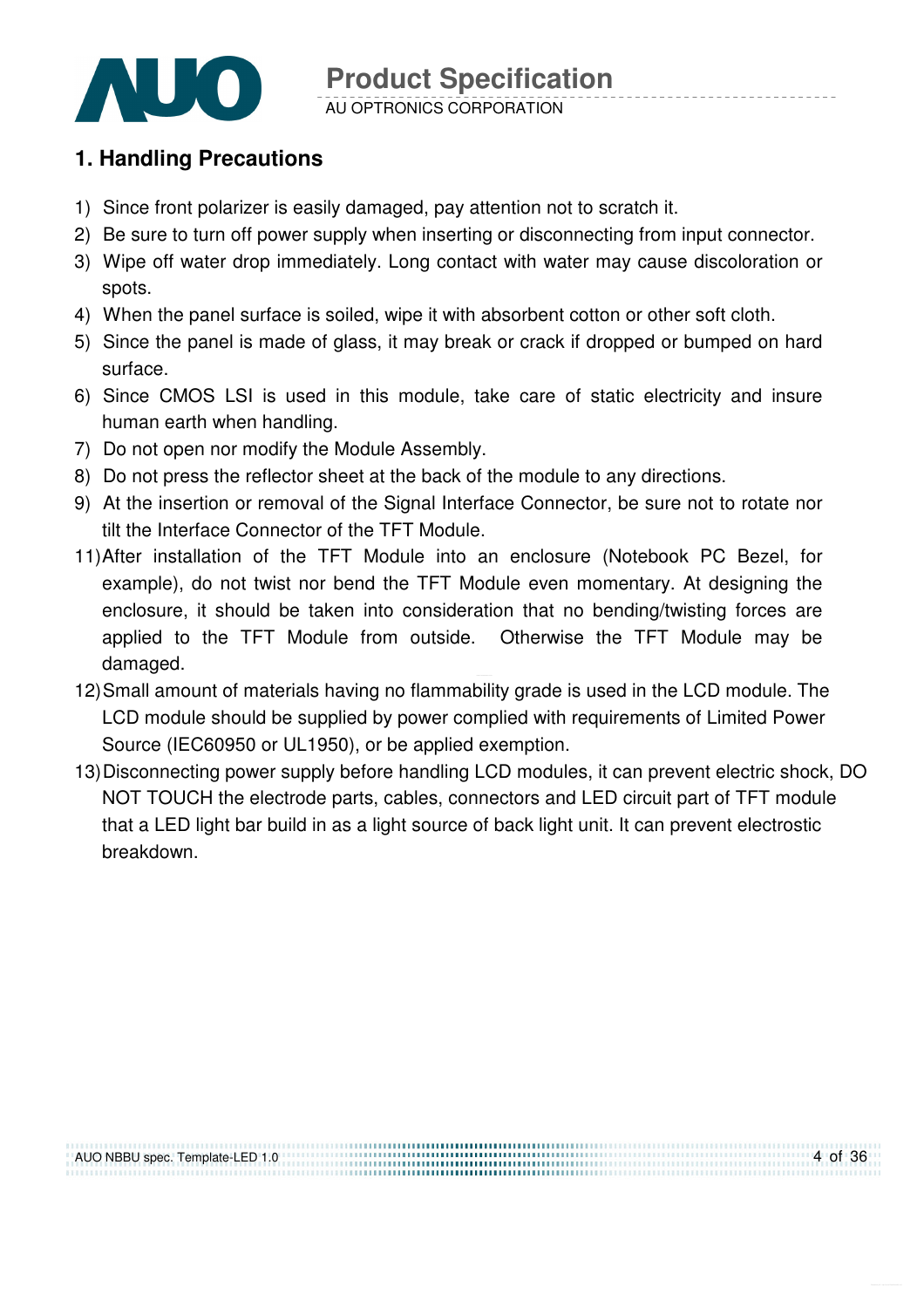

AU OPTRONICS CORPORATION

### **2. General Description**

B154EW09 V0 is a Color Active Matrix Liquid Crystal Display composed of a TFT LCD panel, a driver circuit, and LED backlight system. The screen format is intended to support the WXGA (1280(H) x 800(V)) screen and 262k colors (RGB 6-bits data driver) with LED backlight driving circuit. All input signals are LVDS interface compatible.

B154EW09 V0 is designed for a display unit of notebook style personal computer and industrial machine.

### **2.1 General Specification**

The following items are characteristics summary on the table at 25  $\degree$ C condition:

| <b>Items</b>                                             | <b>Unit</b>            | <b>Specifications</b>                                                 |                                               |       |                  |
|----------------------------------------------------------|------------------------|-----------------------------------------------------------------------|-----------------------------------------------|-------|------------------|
| Screen Diagonal                                          | [mm]                   | 391 (15.4W")                                                          |                                               |       |                  |
| <b>Active Area</b>                                       | [mm]                   | 331.2(H) X 207.0(V)                                                   |                                               |       |                  |
| Pixels H x V                                             |                        | 1280x3(RGB) x 800                                                     |                                               |       |                  |
| <b>Pixel Pitch</b>                                       | [mm]                   | 0.2588X0.2588                                                         |                                               |       |                  |
| <b>Pixel Arrangement</b>                                 |                        | R.G.B. Vertical Stripe                                                |                                               |       |                  |
| <b>Display Mode</b>                                      |                        | Normally White                                                        |                                               |       |                  |
| White Luminance (ILED=20mA)<br>Note: ILED is LED current | $\lceil cd/m^2 \rceil$ | 220 typ. (5 points average)<br>187 min. (5 points average)<br>(Note1) |                                               |       |                  |
| <b>Luminance Uniformity</b>                              |                        | 1.25 max. (5 points)                                                  |                                               |       |                  |
| <b>Contrast Ratio</b>                                    |                        | 500 typ                                                               |                                               |       |                  |
| <b>Response Time</b>                                     | [ms]                   | 8 typ.                                                                |                                               |       |                  |
| Nominal Input Voltage VDD                                | [Volt]                 | $+3.3$ typ.                                                           |                                               |       |                  |
| <b>Power Consumption</b>                                 | [Watt]                 |                                                                       | 5.7 max. (Include Logic and Back Light power) |       |                  |
| Weight                                                   | [Grams]                | 460 max.                                                              |                                               |       |                  |
| Physical Size without inverter,                          | [mm]                   |                                                                       | Length                                        | Width | <b>Thickness</b> |
| bracket.                                                 |                        | Max                                                                   | 344.5                                         | 222.5 | 5.7              |
|                                                          |                        | Typical                                                               | 344.0                                         | 222.0 |                  |
|                                                          |                        | Min                                                                   | 343.5                                         | 221.5 |                  |
| <b>Electrical Interface</b>                              |                        | 1 channel LVDS                                                        |                                               |       |                  |
| <b>Surface Treatment</b>                                 |                        | Glare, Hardness 3H,                                                   |                                               |       |                  |
| <b>Support Color</b>                                     |                        | 262K colors (RGB 6-bit)                                               |                                               |       |                  |

AUO NBBU spec. Template-LED 1.0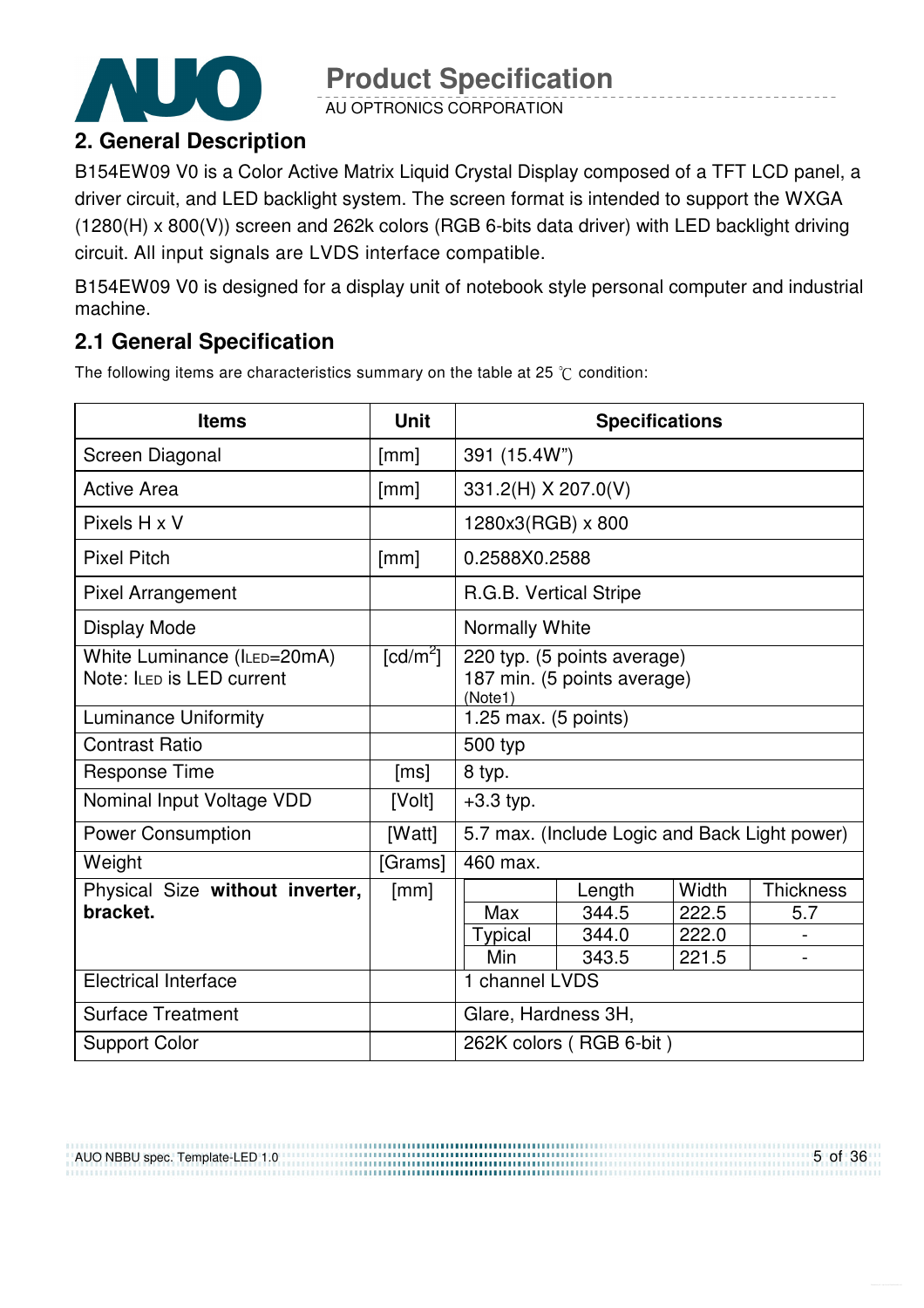

AU OPTRONICS CORPORATION

| <b>Temperature Range</b><br>Operating<br>Storage (Non-Operating) | $\mathop{\rm l{^{\circ}C}}\nolimits$<br>$\mathsf{I}^\circ\mathsf{Cl}$ | 0 to $+50$<br>$-20$ to $+60$ |
|------------------------------------------------------------------|-----------------------------------------------------------------------|------------------------------|
| <b>RoHS Compliance</b>                                           |                                                                       | <b>RoHS Compliance</b>       |

### **2.2 Optical Characteristics**

The optical characteristics are measured under stable conditions at 25 $\degree$  (Room Temperature) :

| Item                                                |              | <b>Symbol</b> | <b>Conditions</b>            | Min.                         | Typ.       | Max.           | <b>Unit</b>     | <b>Note</b> |
|-----------------------------------------------------|--------------|---------------|------------------------------|------------------------------|------------|----------------|-----------------|-------------|
| <b>White Luminance</b><br>ILED=20mA                 |              |               | 5 points average             | 187                          | 220        |                | $\text{cd/m}^2$ | 1, 4, 5.    |
|                                                     |              | $\theta$ R    | <b>Horizontal</b><br>(Right) | 40                           | 45         |                |                 |             |
| <b>Viewing Angle</b>                                |              | $\theta_L$    | $CR = 10$<br>(Left)          | 40                           | 45         |                | degree          |             |
|                                                     |              | $\phi$ н      | <b>Vertical</b><br>(Upper)   | 10                           | 15         |                |                 | 4, 9        |
|                                                     |              | $\phi_L$      | $CR = 10$<br>(Lower)         | 30                           | 35         |                |                 |             |
| Luminance<br><b>Uniformity</b>                      |              | $\delta$ 5P   | <b>5 Points</b>              |                              | ۰          | 1.25           |                 | 1, 3, 4     |
| Luminance<br><b>Uniformity</b>                      |              | $\delta$ 13P  | <b>13 Points</b>             | $\qquad \qquad \blacksquare$ |            | 1.50           |                 | 2, 3, 4     |
| <b>Contrast Ratio</b>                               |              | <b>CR</b>     |                              | 400                          | 500        | $\blacksquare$ |                 | 4,6         |
| <b>Cross talk</b>                                   |              | $\%$          |                              |                              |            | 4              |                 | 4, 7        |
|                                                     |              | $T_{r}$       | <b>Rising</b>                | $\blacksquare$               | <b>TBD</b> | $\blacksquare$ |                 |             |
| <b>Response Time</b>                                |              | $T_{\rm f}$   | <b>Falling</b>               | $\blacksquare$               | <b>TBD</b> | $\blacksquare$ | msec            | 4, 8        |
|                                                     |              | $T_{\rm RT}$  | <b>Rising + Falling</b>      | $\blacksquare$               | 8          | 16             |                 |             |
|                                                     | <b>Red</b>   | <b>Rx</b>     |                              |                              | <b>TBD</b> |                |                 |             |
|                                                     |              | <b>Ry</b>     |                              |                              | <b>TBD</b> |                |                 |             |
|                                                     | <b>Green</b> | Gx            |                              |                              | <b>TBD</b> |                |                 |             |
| Color /<br><b>Chromaticity</b><br><b>Coodinates</b> |              | Gy            |                              |                              | <b>TBD</b> |                |                 |             |
|                                                     |              | <b>Bx</b>     | <b>CIE 1931</b>              |                              | <b>TBD</b> |                |                 | 4           |
|                                                     | <b>Blue</b>  | <b>By</b>     |                              |                              | <b>TBD</b> |                |                 |             |
|                                                     |              | Wx            |                              | 0.263                        | 0.313      | 0.363          |                 |             |
|                                                     | <b>White</b> | <b>Wy</b>     |                              | 0.279                        | 0.329      | 0.379          |                 |             |
| <b>NTSC</b>                                         |              | %             |                              |                              | 45         |                |                 |             |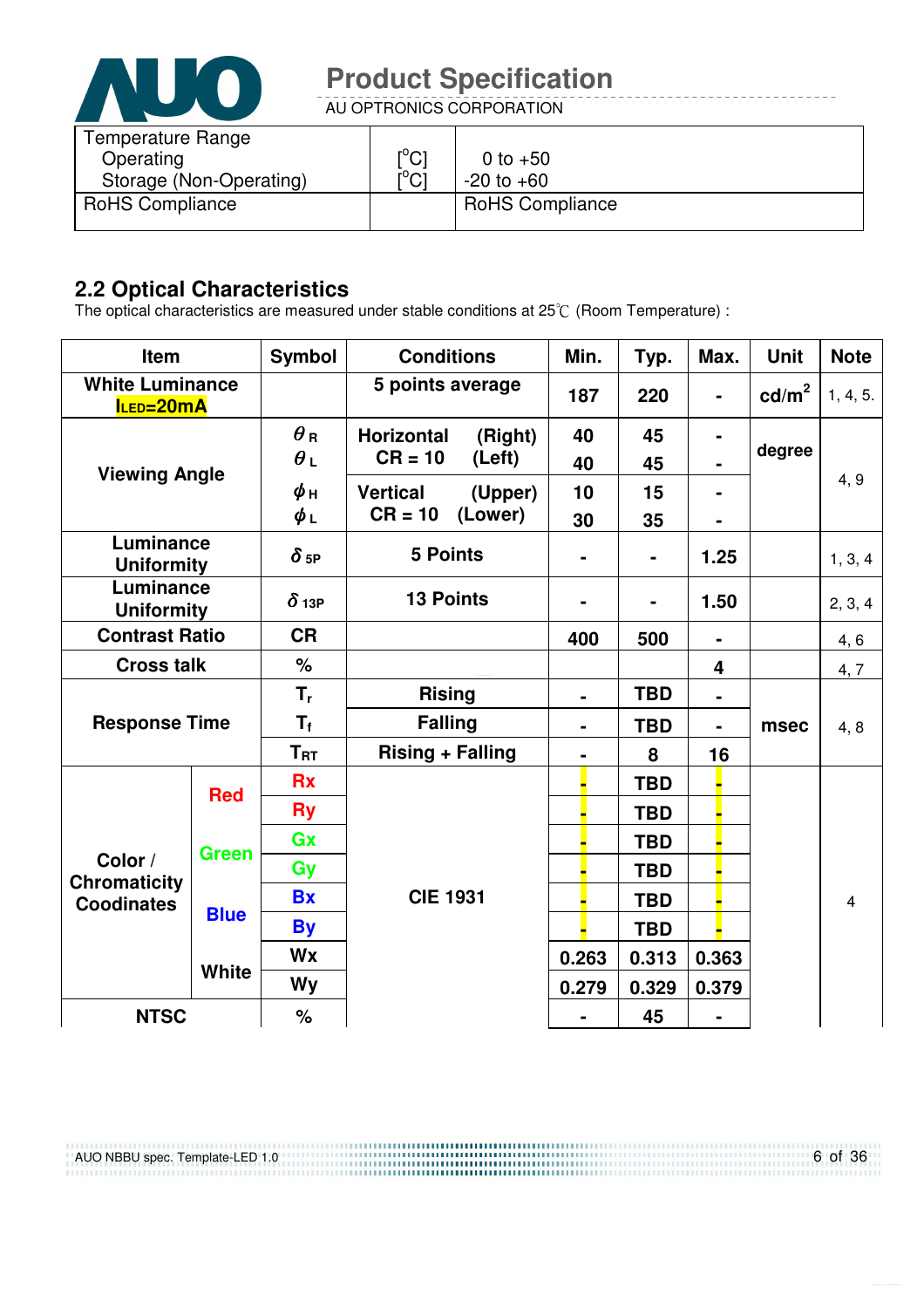

AU OPTRONICS CORPORATION

#### Note 1: 5 points position (Ref: Active area)



Note 2: 13 points position (Ref: Active area)



Note 3: The luminance uniformity of 5 or13 points is defined by dividing the maximum luminance values by the minimum test point luminance

| $\delta$ W <sub>5</sub> |  | Maximum Brightness of five points     |
|-------------------------|--|---------------------------------------|
|                         |  | Minimum Brightness of five points     |
| $\delta$ w13            |  | Maximum Brightness of thirteen points |
|                         |  | Minimum Brightness of thirteen points |
|                         |  |                                       |

Note 4: Measurement method

AUO NBBU spec. Template-LED 1.0 7 of 36 .......................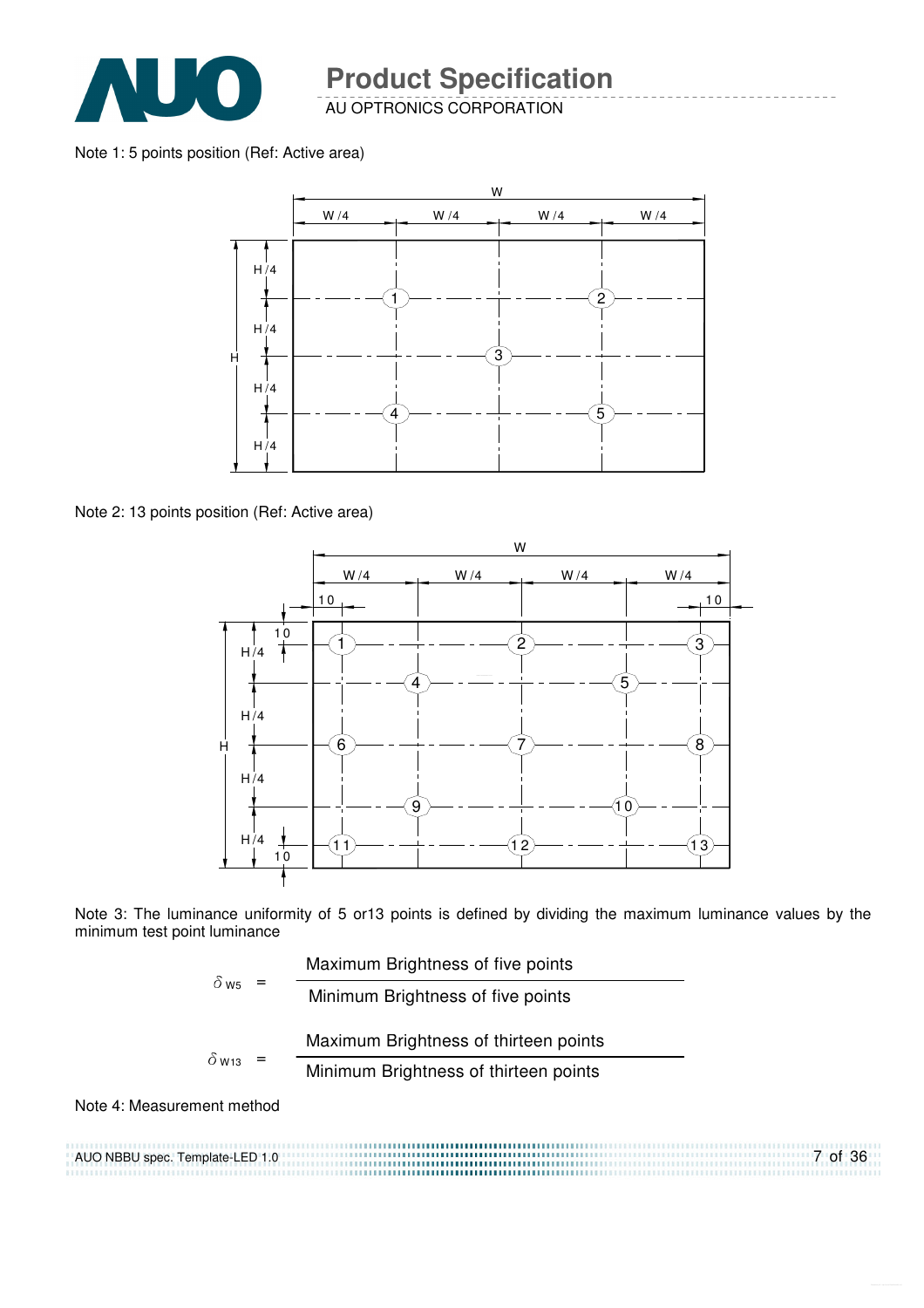

AU OPTRONICS CORPORATION

The LCD module should be stabilized at given temperature for 30 minutes to avoid abrupt temperature change during measuring. In order to stabilize the luminance, the measurement should be executed after lighting Backlight for 30 minutes in a stable, windless and dark room, and it should be measured in the center of screen.



Note 5: Definition of Average Luminance of White  $(Y_L)$ :

Measure the luminance of gray level 63 at 5 points  $Y_L = [L (1) + L (2) + L (3) + L (4) + L (5)] / 5$ L (x) is corresponding to the luminance of the point X at Figure in Note (1).

Note 6: Definition of contrast ratio:

Contrast ratio is calculated with the following formula.

Contrast ratio (CR)=  $\frac{\text{Brightness on the "White" state}}{\text{Brif} + \text{Brif} + \text{Brif} + \text{Brif} + \text{Brif} + \text{Brif} + \text{Brif} + \text{Brif} + \text{Brif} + \text{Brif} + \text{Brif} + \text{Brif} + \text{Brif} + \text{Brif} + \text{Brif} + \text{Brif} + \text{Brif} + \text{Brif} + \text{Brif} + \text{Brif} + \text{Brif} + \text{Brif} + \text{Brif} + \text{Brif} + \text{Brif} + \text{Brif} + \$ Brightness on the "Black" state

Note 7: Definition of Cross Talk (CT)

 $CT = |Y_B - Y_A| / Y_A \times 100$  (%)

#### **Where**

| AUO NBBU spec. Template-LED 1.0 | 8 of 36 |
|---------------------------------|---------|
|                                 |         |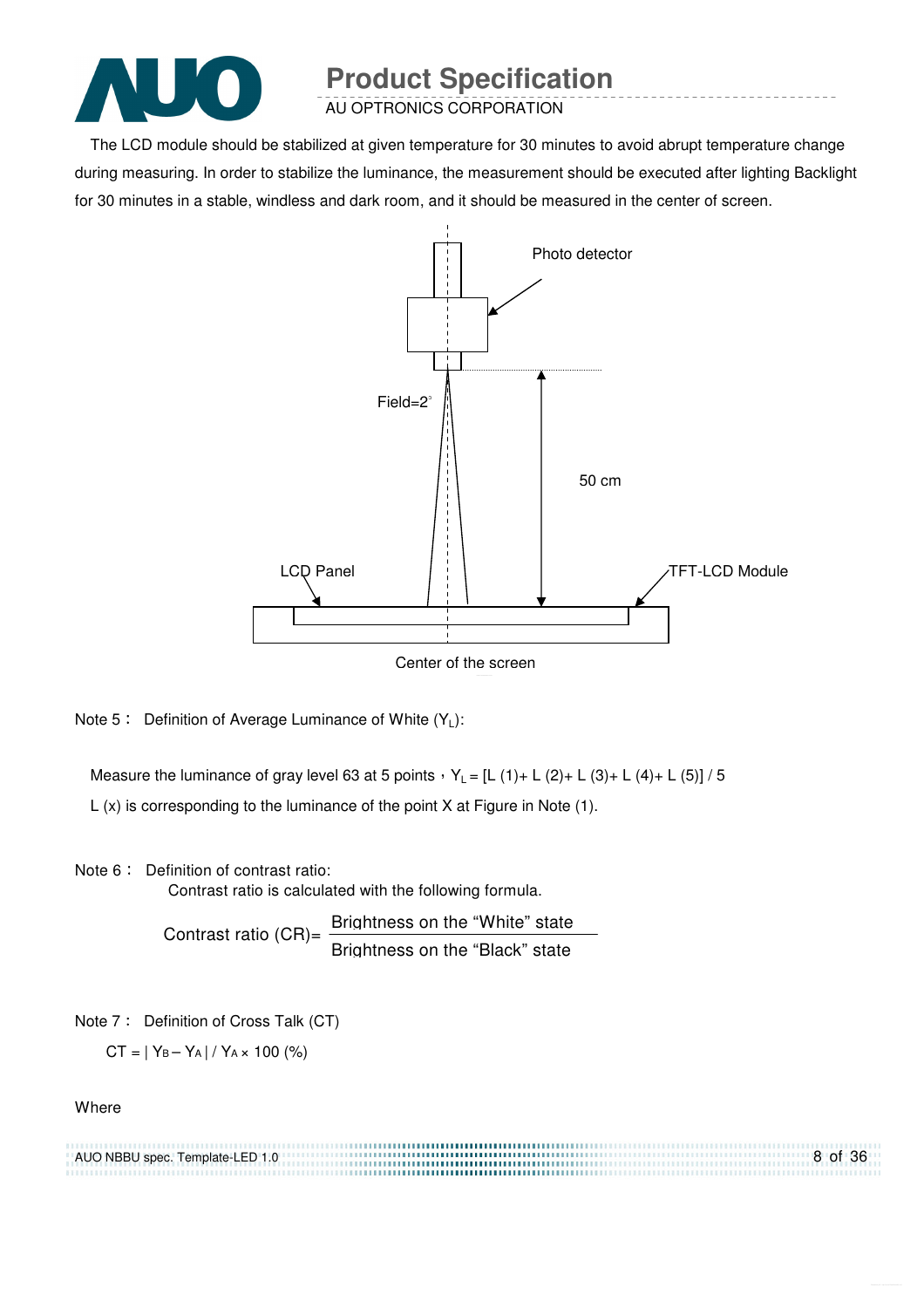

AU OPTRONICS CORPORATION

YA = Luminance of measured location without gray level 0 pattern (cd/m2)

 $Y_B$  = Luminance of measured location with gray level 0 pattern (cd/m<sub>2</sub>)



Note 8: Definition of response time:

The output signals of BM-7 or equivalent are measured when the input signals are changed from "Black" to "White" (falling time) and from "White" to "Black" (rising time), respectively. The response time interval between the 10% and 90% of amplitudes. Refer to figure as below.



| AUO NBBU spec. Template-LED 1.0 | 9 of 36 |
|---------------------------------|---------|
|                                 |         |
|                                 |         |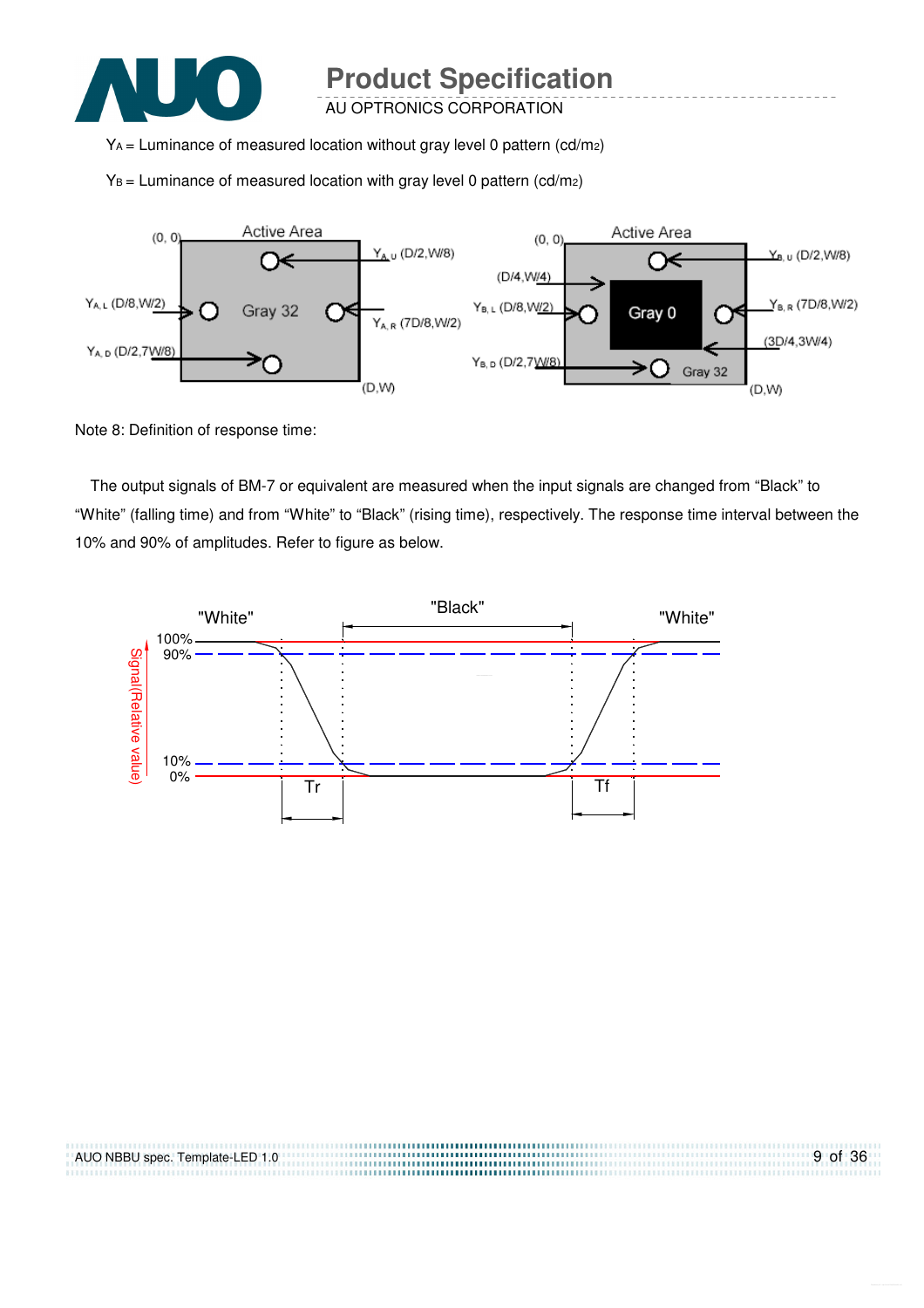

AU OPTRONICS CORPORATION

Note 8. Definition of viewing angle

Viewing angle is the measurement of contrast ratio  $\geq$  10, at the screen center, over a 180° horizontal and 180° vertical range (off-normal viewing angles). The 180° viewing angle range is broken down as follows; 90° (θ) horizontal left and right and 90° (Φ) vertical, high (up) and low (down). The measurement direction is typically perpendicular to the display surface with the screen rotated about its center to develop the desired measurement viewing angle.



| AUO NBBU spec. Template-LED 1.0 | $10$ of 36 |
|---------------------------------|------------|
|                                 |            |
|                                 |            |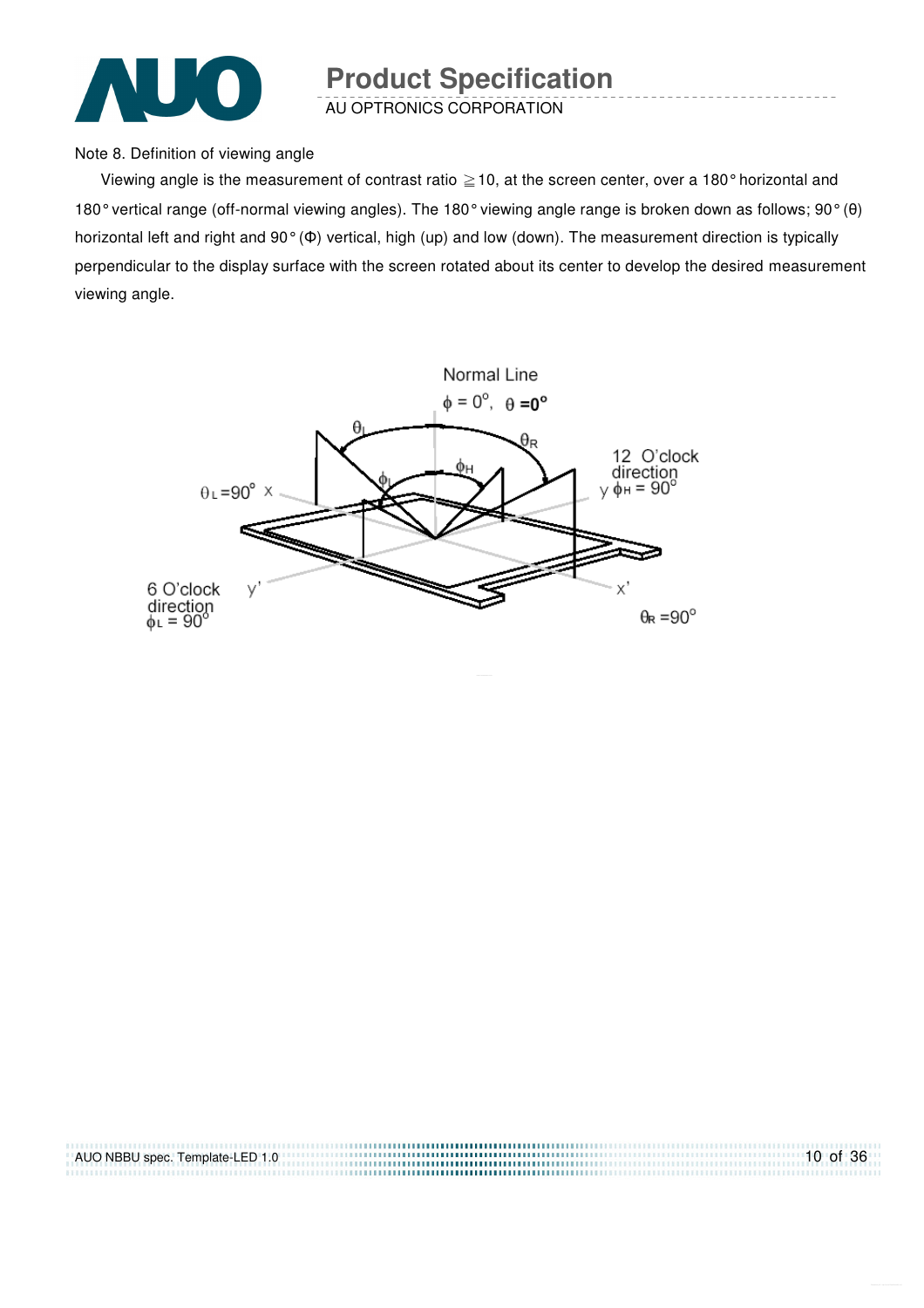

AU OPTRONICS CORPORATION

### **3. Functional Block Diagram**

The following diagram shows the functional block of the 15.4 inches wide Color TFT/LCD 40 Pin (One ch/connector Module:



| AUO NBBU spec. Template-LED 1.0 | $11$ of 36 |
|---------------------------------|------------|
|                                 |            |
|                                 |            |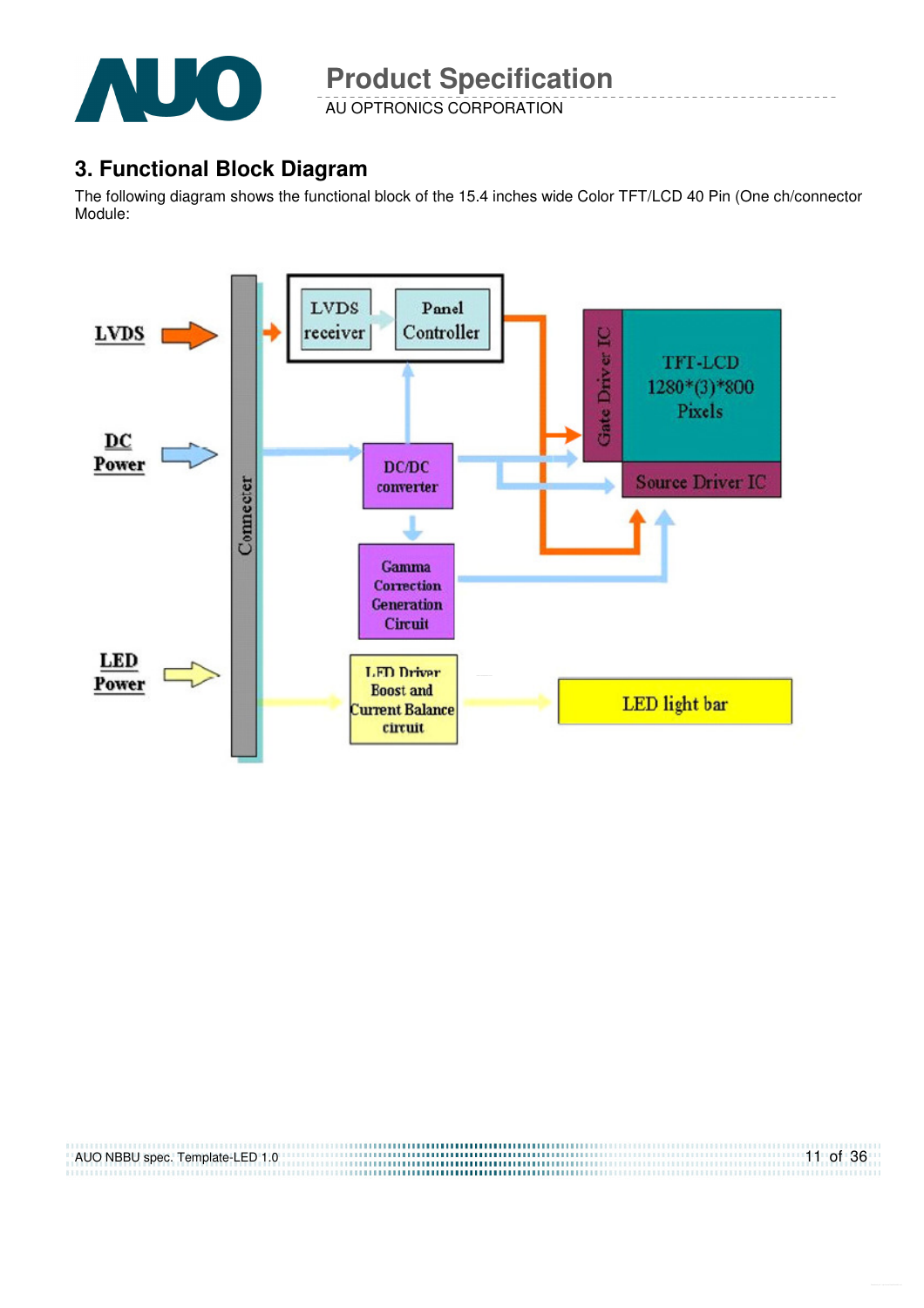

AU OPTRONICS CORPORATION

### **4. Absolute Maximum Ratings**

An absolute maximum rating of the module is as following:

#### **4.1 Absolute Ratings of TFT LCD Module**

| ltem                    | Svmbol | Min    | Max  | Unit   | Conditions |
|-------------------------|--------|--------|------|--------|------------|
| Logic/LCD Drive Voltage | Vin    | $-0.3$ | +4.U | [Volt] | Note :     |

### **4.2 Absolute Ratings of Environment**

| Item                         | Symbol     | Min   | Max   | Unit                         | <b>Conditions</b> |
|------------------------------|------------|-------|-------|------------------------------|-------------------|
| <b>Operating Temperature</b> | TOP        |       | $+50$ | $\mathsf{I}^\circ\mathsf{C}$ | Note 4            |
| <b>Operation Humidity</b>    | <b>HOP</b> | 10    | 90    | [%RH]                        | Note 4            |
| Storage Temperature          | TST        | $-20$ | $+60$ | $\mathsf{I}^{\circ}$ Cl      | Note 4            |
| <b>Storage Humidity</b>      | <b>HST</b> | 10    | 90    | [%RH]                        | Note 4            |

Note 1: At Ta (25°C)

Note 2:  $I_{LED}$ =20 mA. Permanent damage to the device may occur if exceed maximum values.

Note 3: LED specification refer to section 5.2

#### **Note 4: For quality performance, please refer to AUO IIS (Incoming Inspection Standard)**.

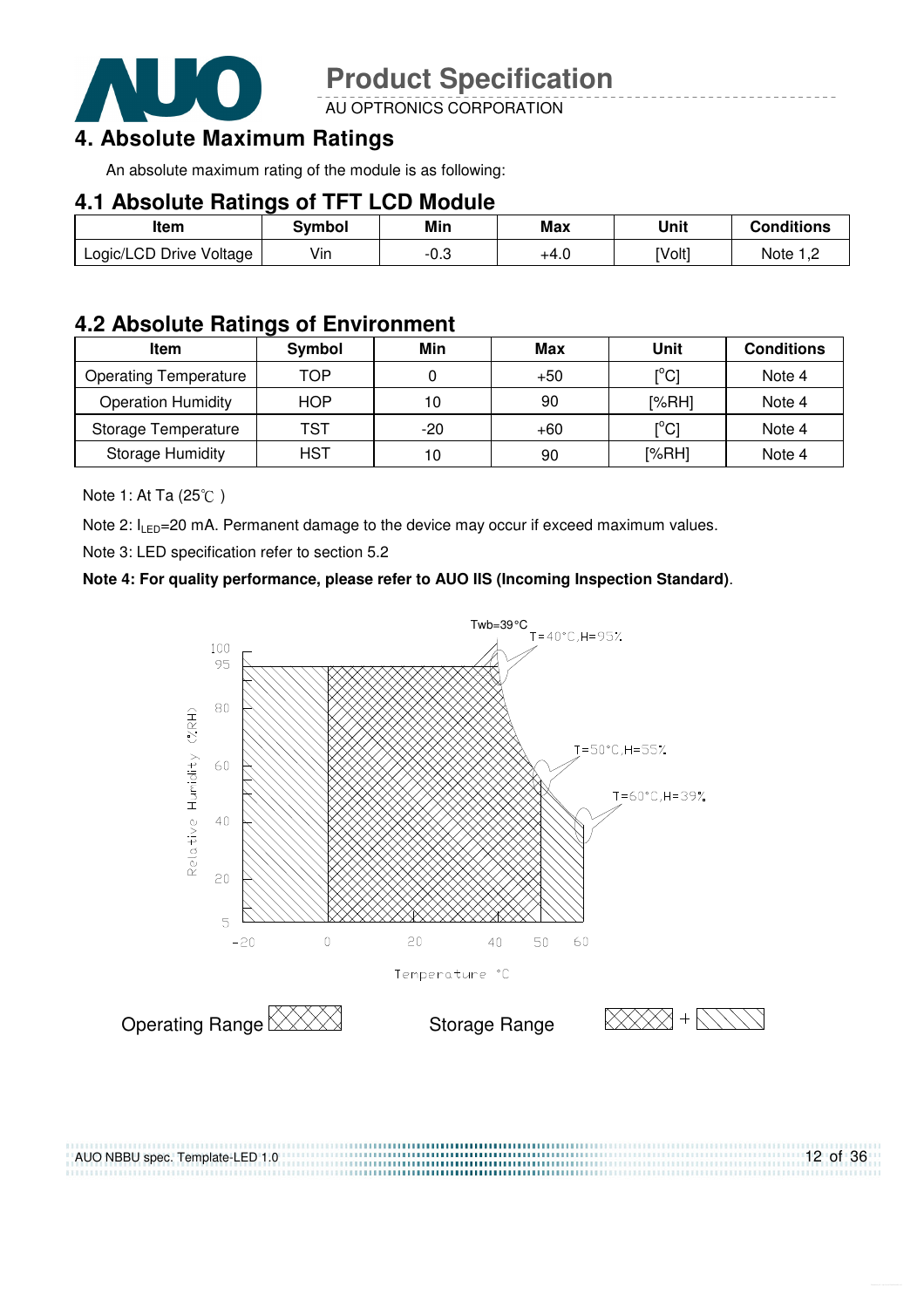

AU OPTRONICS CORPORATION



### **5.1 TFT LCD Module**

#### **5.1.1 Power Specification**

Input power specifications are as follows;

| <b>Symble</b> | <b>Parameter</b>                               | Min                      | <b>Typ</b> | <b>Max</b> | <b>Units</b>  | <b>Note</b> |
|---------------|------------------------------------------------|--------------------------|------------|------------|---------------|-------------|
| <b>VDD</b>    | Logic/LCD Drive<br>Voltage                     | 3.0                      | 3.3        | 3.6        | [Volt]        |             |
| <b>PDD</b>    | <b>VDD Power</b>                               |                          |            | 2          | [Watt]        | Note $1/2$  |
| <b>IDD</b>    | <b>IDD Current</b>                             | $\blacksquare$           | 350        | 540        | [mA]          | Note $1/2$  |
| <b>IRush</b>  | <b>Inrush Current</b>                          | $\overline{\phantom{a}}$ |            | 2000       | [mA]          | Note 3      |
| <b>VDDrp</b>  | Allowable<br>Logic/LCD Drive<br>Ripple Voltage | $\overline{\phantom{a}}$ |            | 100        | [mV]<br>$p-p$ |             |

Note 1 : Maximum Measurement Condition : Black Pattern

Note 2 Typical Measurement Condition: Mosaic Pattern

Note 3: Measure Condition

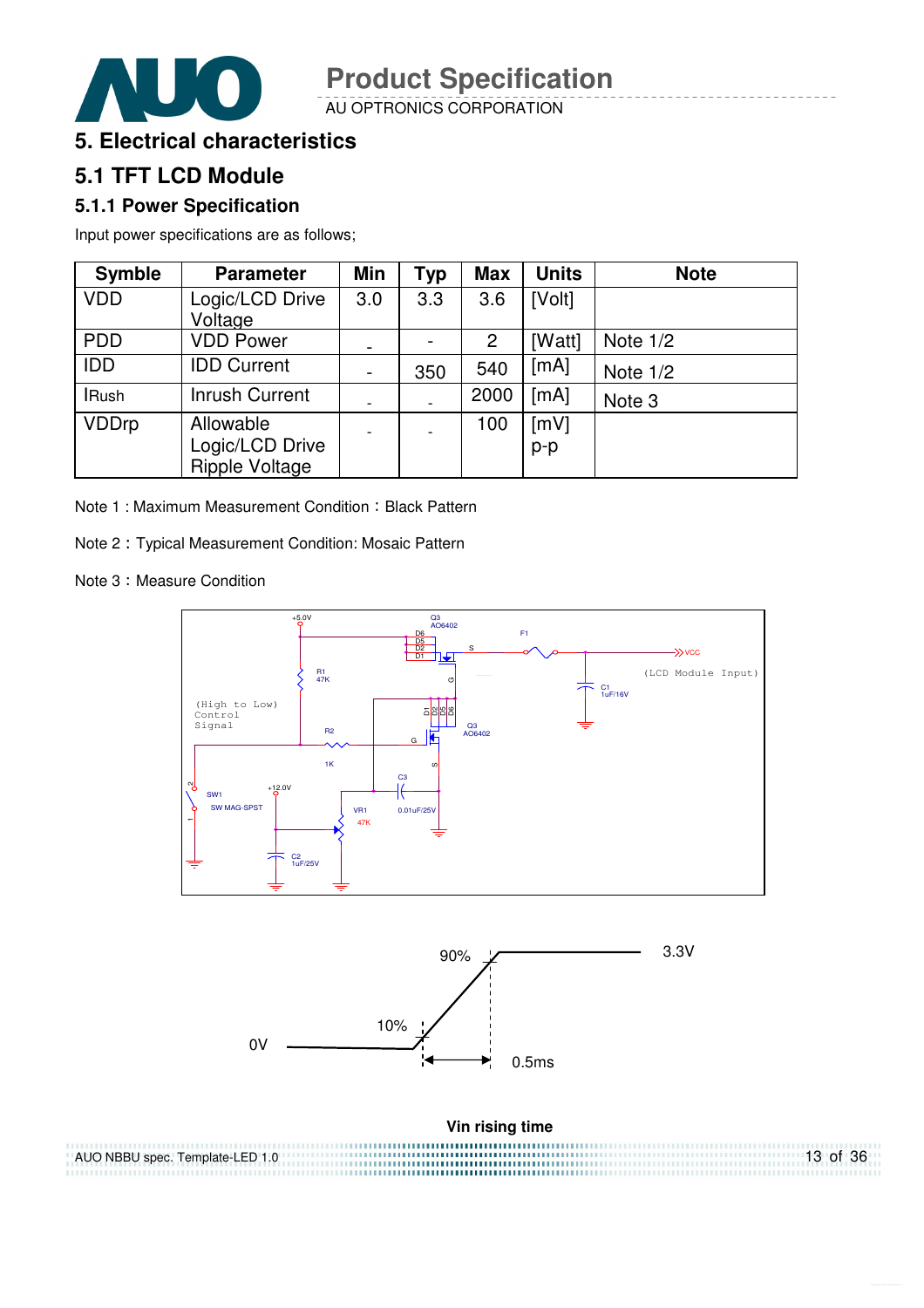

AU OPTRONICS CORPORATION

#### **5.1.2 Signal Electrical Characteristics**

Input signals shall be low or High-impedance state when VDD is off.

It is recommended to refer the specifications of THC63LVDF84A (Thine Electronics Inc.) in detail.

Signal electrical characteristics are as follows;

| <b>Parameter</b> | <b>Condition</b>                                 | <b>Min</b> | <b>Max</b> | Unit |
|------------------|--------------------------------------------------|------------|------------|------|
| Vth              | Differential Input High<br>Threshold (Vcm=+1.2V) |            | 100        | [mV] |
| Vtl              | Differential Input Low<br>Threshold (Vcm=+1.2V)  | $-100$     |            | [mV] |
| Vcm              | Differential Input<br>Common Mode Voltage        | 1.125      | 1.375      | [V]  |

Note: LVDS Signal Waveform

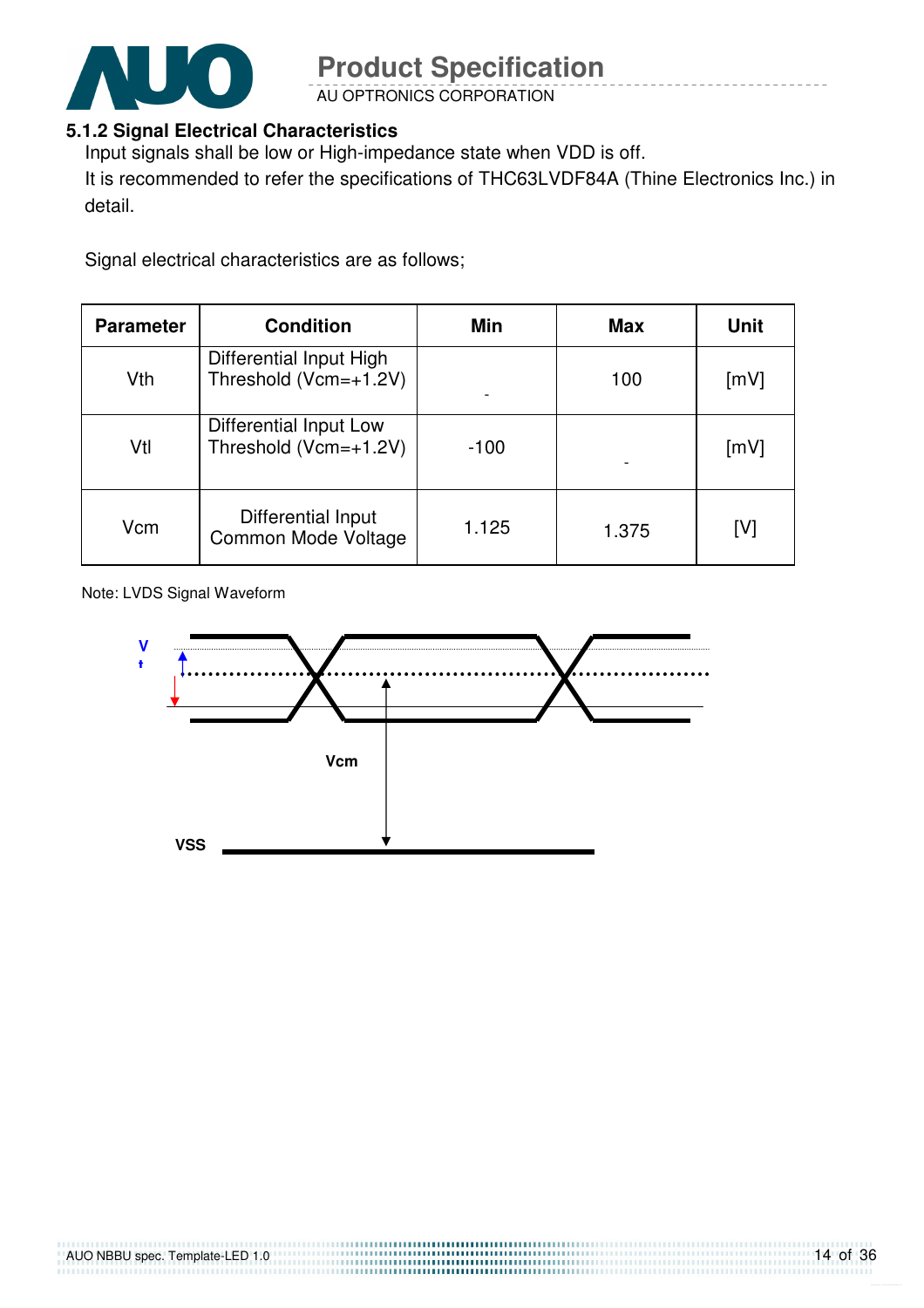

AU OPTRONICS CORPORATION **Product Specification** 

### LED Parameter guideline for LED driving selection (Ref. Remark 1)

| <b>Parameter</b>                | Symbol           | Min    | <b>Typ</b> | <b>Max</b> | <b>Units</b> | <b>Condition</b>                  |
|---------------------------------|------------------|--------|------------|------------|--------------|-----------------------------------|
| <b>LED Forward Voltage</b>      | VF               | 2.95   | 3.15       | 3.35       | [Volt]       | $(Ta=25^{\circ}C)$                |
| <b>LED Forward Current</b>      | ΙF               |        | 20         | 30         | [mA]         | $(Ta=25^{\circ}C)$                |
| <b>LED Power</b><br>consumption | $P_{LED}$        |        | 4.26       |            | [Watt]       | $(Ta=25^{\circ}C)$<br>Note 1      |
| <b>LED Life-Time</b>            | N/A              | 10,000 |            |            | Hour         | $(Ta=25^{\circ}C)$<br>$I_F=20$ mA |
|                                 |                  |        |            |            |              | Note 2                            |
| <b>Output PWM frequency</b>     | F <sub>PWM</sub> | 180    | 200        | 220        | Hz           |                                   |
| Duty ratio                      |                  | 20     | --         | 100        | %            |                                   |

**Note 1:** Calculator value for reference IF×VF =P

**Note 2:** The LED life-time define as the estimated time to 50% degradation of initial luminous.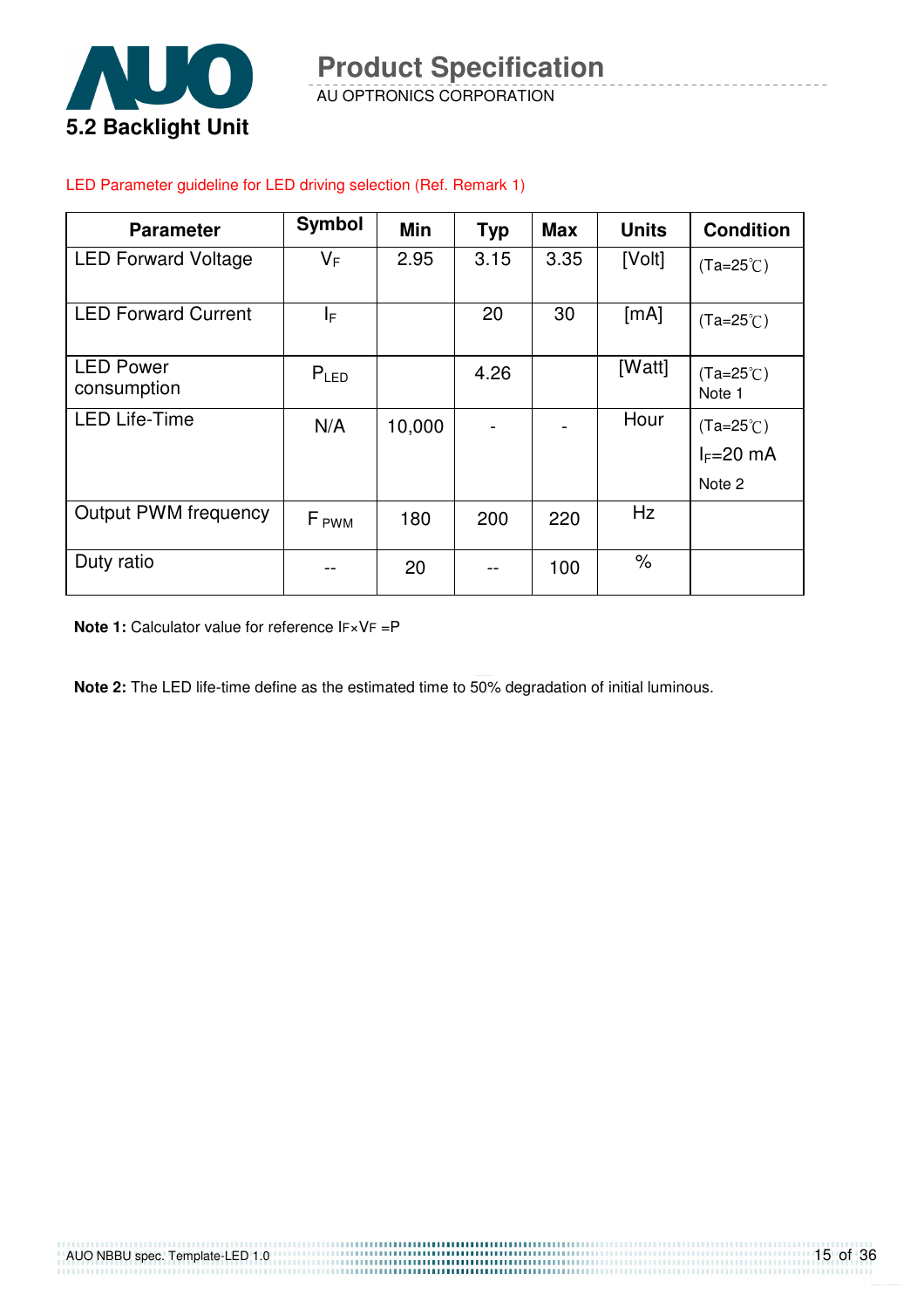

AU OPTRONICS CORPORATION

#### **6. Signal Characteristic**

#### **6.1 Pixel Format Image**

Following figure shows the relationship of the input signals and LCD pixel format.

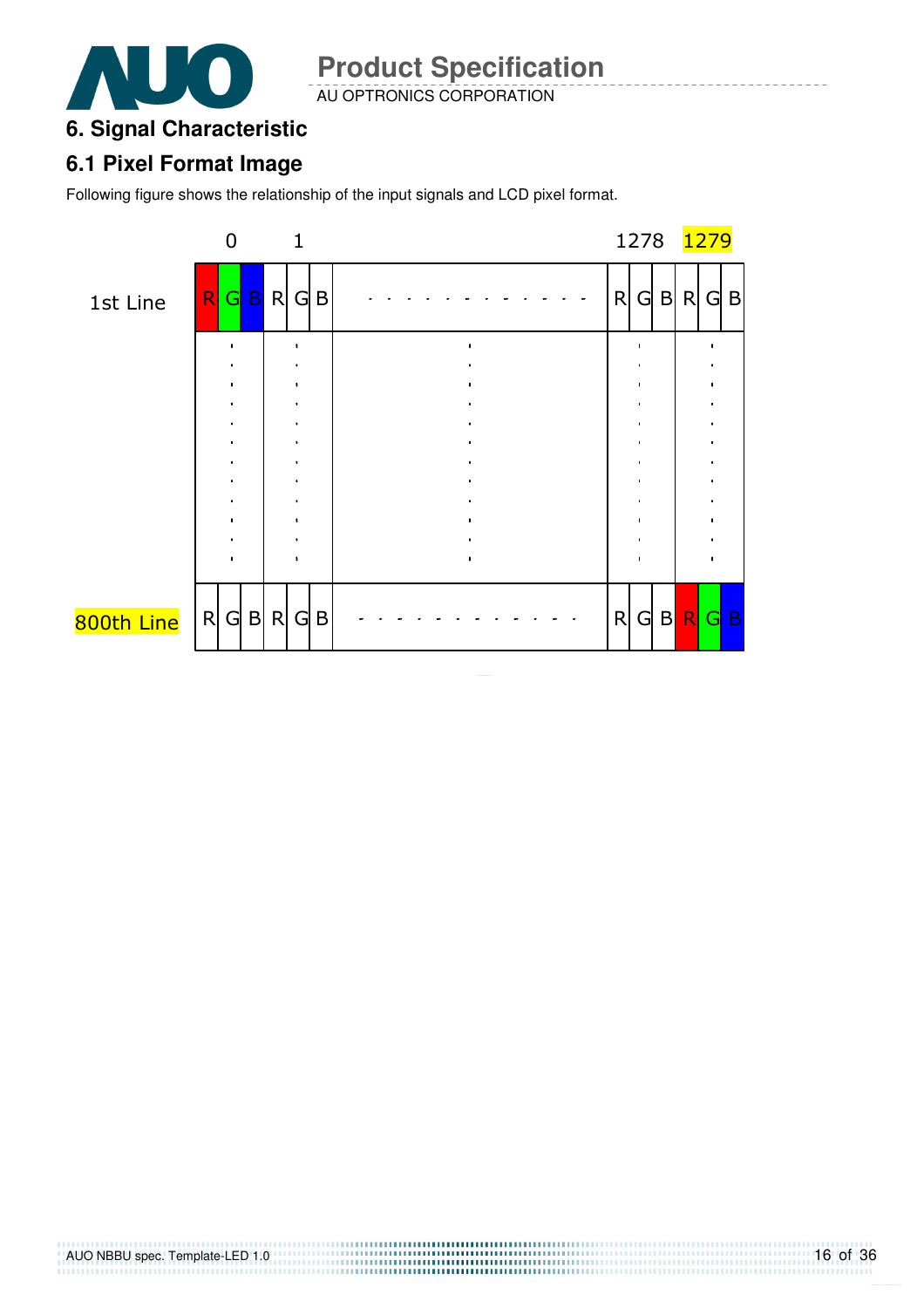

AU OPTRONICS CORPORATION

### **6.2 The input data format**



| <b>Signal Name</b>                                                                                       | <b>Description</b>                                                                                                                                       |                                                                                                                                                                                      |
|----------------------------------------------------------------------------------------------------------|----------------------------------------------------------------------------------------------------------------------------------------------------------|--------------------------------------------------------------------------------------------------------------------------------------------------------------------------------------|
| R <sub>5</sub><br>R <sub>4</sub><br>R <sub>3</sub>                                                       | Red Data 5 (MSB)<br>Red Data 4<br>Red Data 3                                                                                                             | Red-pixel Data<br>Each red pixel's brightness data consists of<br>these 6 bits pixel data.                                                                                           |
| R <sub>2</sub><br>R1<br>R <sub>0</sub>                                                                   | Red Data 2<br>Red Data 1<br>Red Data 0 (LSB)                                                                                                             |                                                                                                                                                                                      |
|                                                                                                          | Red-pixel Data                                                                                                                                           |                                                                                                                                                                                      |
| G <sub>5</sub><br>G <sub>4</sub><br>G <sub>3</sub><br>G <sub>2</sub><br>G <sub>1</sub><br>G <sub>0</sub> | Green Data 5 (MSB)<br>Green Data 4<br>Green Data 3<br>Green Data 2<br>Green Data 1<br>Green Data 0 (LSB)                                                 | Green-pixel Data<br>Each green pixel's brightness data consists of<br>these 6 bits pixel data.                                                                                       |
|                                                                                                          | Green-pixel Data                                                                                                                                         |                                                                                                                                                                                      |
| <b>B5</b><br><b>B4</b><br>B <sub>3</sub><br><b>B2</b><br><b>B1</b><br>B <sub>0</sub>                     | Blue Data 5 (MSB)<br><b>Blue Data 4</b><br><b>Blue Data 3</b><br><b>Blue Data 2</b><br><b>Blue Data 1</b><br>Blue Data 0 (LSB)<br><b>Blue-pixel Data</b> | <b>Blue-pixel Data</b><br>Each blue pixel's brightness data consists of<br>these 6 bits pixel data.                                                                                  |
| <b>RxCLKIN</b>                                                                                           | Data Clock                                                                                                                                               | The typical frequency is 68.9 MHZ The signal<br>is used to strobe the pixel data and DE signals.<br>All pixel data shall be valid at the falling edge<br>when the DE signal is high. |
| <b>DE</b>                                                                                                | <b>Display Timing</b>                                                                                                                                    | This signal is strobed at the falling edge of<br>RxCLKIN. When the signal is high, the pixel<br>data shall be valid to be displayed.                                                 |
| <b>VS</b>                                                                                                | <b>Vertical Sync</b>                                                                                                                                     | The signal is synchronized to RxCLKIN.                                                                                                                                               |
| <b>HS</b>                                                                                                | <b>Horizontal Sync</b>                                                                                                                                   | The signal is synchronized to RxCLKIN.                                                                                                                                               |

Note: Output signals from any system shall be low or High-impedance state when VDD is off.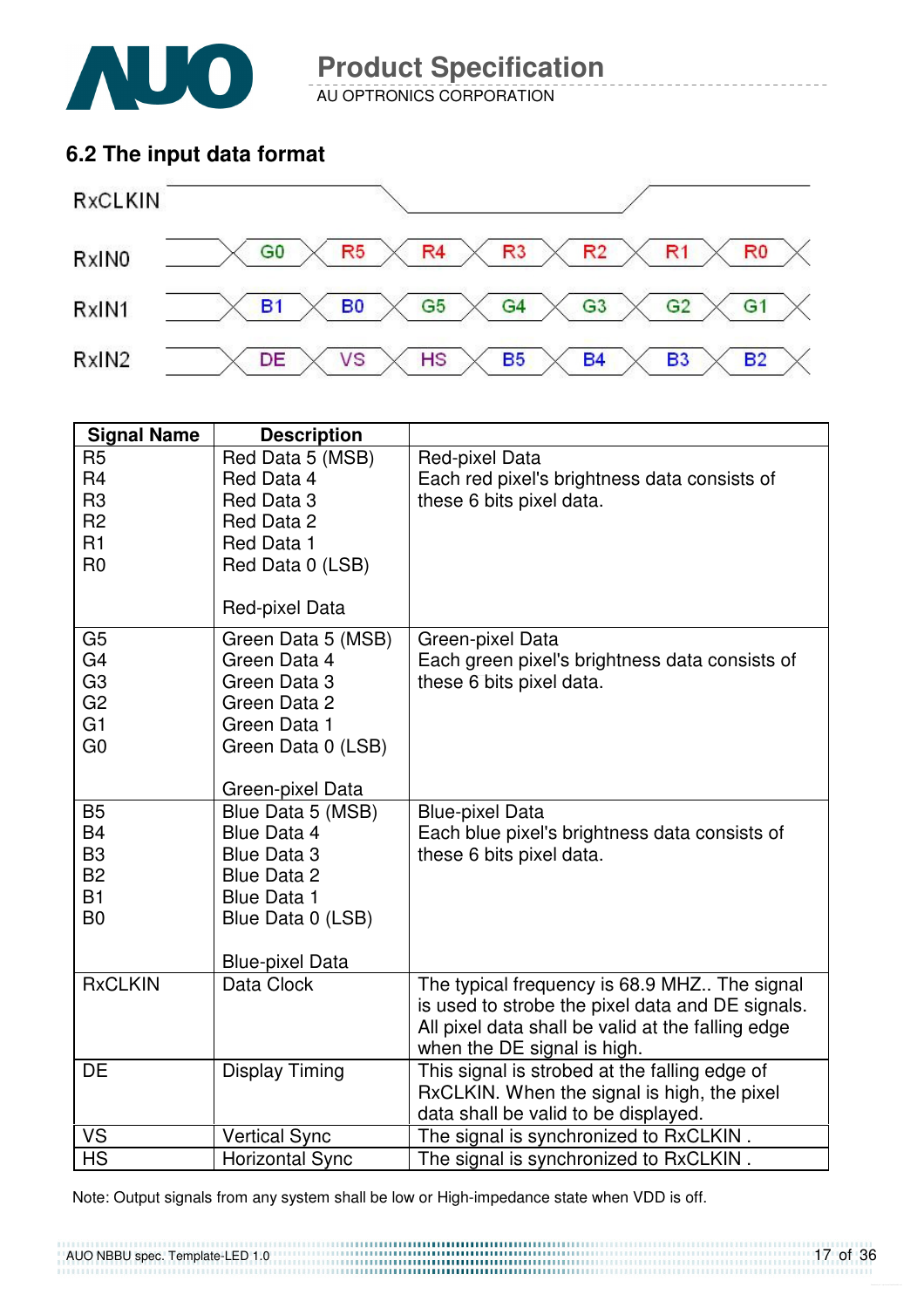

AU OPTRONICS CORPORATION

### **6.3 Integration Interface and Pin Assignment**

LVDS is a differential signal technology for LCD interface and high speed data transfer device.

| PIN#           | <b>Signal Name</b>              | <b>Description</b>                                |  |
|----------------|---------------------------------|---------------------------------------------------|--|
| 1              | <b>GND</b>                      | Ground                                            |  |
| $\mathbf 2$    | <b>VDD</b>                      | Power Supply +3.3V                                |  |
| 3              | <b>VDD</b>                      | Power Supply +3.3V                                |  |
| 4              | <b>VEDID</b>                    | EDID +3.3V Power                                  |  |
| 5              | <b>NC</b>                       | No Connect (Reserve for M1 aging)                 |  |
| 6              | <b>CLKEDID</b>                  | <b>EDID Clock Input</b>                           |  |
| $\overline{7}$ | <b>DATAEDID</b>                 | <b>EDID Data Input</b>                            |  |
| 8              | RxOIN0-                         | -LVDS Differential Data INPUT(Odd R0-R5,G0)       |  |
| 9              | RxOIN0+                         | +LVDS Differential Data INPUT(Odd R0-R5,G0)       |  |
| 10             | <b>GND</b>                      | Ground                                            |  |
| 11             | RxOIN1-                         | LVDS Differential Data INPUT(Odd G1-G5,B0-B1)     |  |
| 12             | RxOIN1+                         | +LVDS Differential Data INPUT(Odd G1-G5,B0-B1)    |  |
| 13             | <b>GND</b>                      | Ground                                            |  |
| 14             | RxOIN2-                         | -LVDS Differential Data INPUT(Odd B2-B5,HS,VS,DE) |  |
| 15             | RxOIN2+                         | +LVDS Differential Data INPUT(Odd B2-B5,HS,VS,DE) |  |
| 16             | <b>GND</b>                      | Ground                                            |  |
| 17             | RxOCKIN-                        | -LVDS Odd Differential Clock INPUT                |  |
| 18             | RxOCKIN+                        | <b>LVDS Odd Differential Clock INPUT</b>          |  |
| 19             | <b>GND</b>                      | Ground                                            |  |
| 20             | <b>NC</b>                       | No connect (Reserve for AUO test)                 |  |
| 21             | <b>NC</b>                       | No connect (Reserve for AUO test)                 |  |
| 22             | <b>GND</b>                      | Ground                                            |  |
| 23             | <b>NC</b>                       | No connect (Reserve for AUO test)                 |  |
| 24             | <b>NC</b>                       | No connect (Reserve for AUO test)                 |  |
| 25             | <b>GND</b>                      | Ground                                            |  |
| 26             | <b>NC</b>                       | No connect (Reserve for AUO test)                 |  |
| 27             | <b>NC</b>                       | No connect (Reserve for AUO test)                 |  |
| 28             | <b>NC</b>                       | No connect (Reserve for AUO test)                 |  |
| 29             | <b>NC</b>                       | No connect (Reserve for AUO test)                 |  |
| 30             | <b>NC</b>                       | No connect (Reserve for AUO test)                 |  |
| 31             | <b>VLED_GND</b>                 | <b>LED Ground</b>                                 |  |
| 32             | <b>VLED_GND</b>                 | <b>LED Ground</b>                                 |  |
| 33             | <b>VLED GND</b>                 | <b>LED Ground</b>                                 |  |
| 34             | <b>VLED</b>                     | <b>LED Power Supply 7V-20V</b>                    |  |
|                | AUO NBBU spec. Template-LED 1.0 | 8 of                                              |  |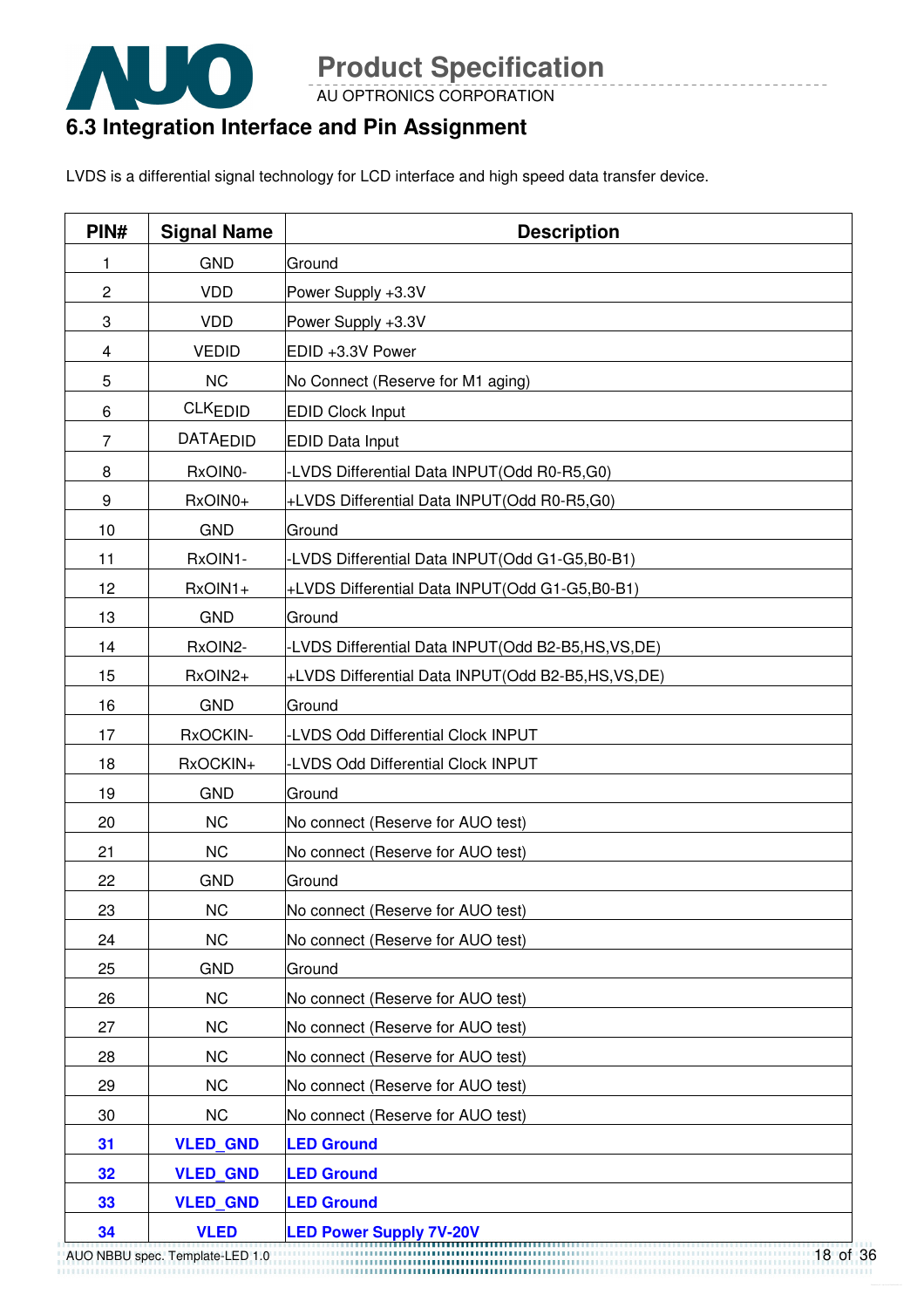

AU OPTRONICS CORPORATION

| 35 | <b>VLED</b>    | <b>LED Power Supply 7V-20V</b>    |
|----|----------------|-----------------------------------|
| 36 | <b>VLED</b>    | <b>LED Power Supply 7V-20V</b>    |
| 37 | <b>VLED</b>    | <b>LED Power Supply 7V-20V</b>    |
| 38 | <b>S PWMIN</b> | <b>System PWM signal Input</b>    |
| 39 | <b>LED EN</b>  | <b>LED Enable Pin(+3V Input)</b>  |
| 40 | <b>NC</b>      | No connect (Reserve for AUO test) |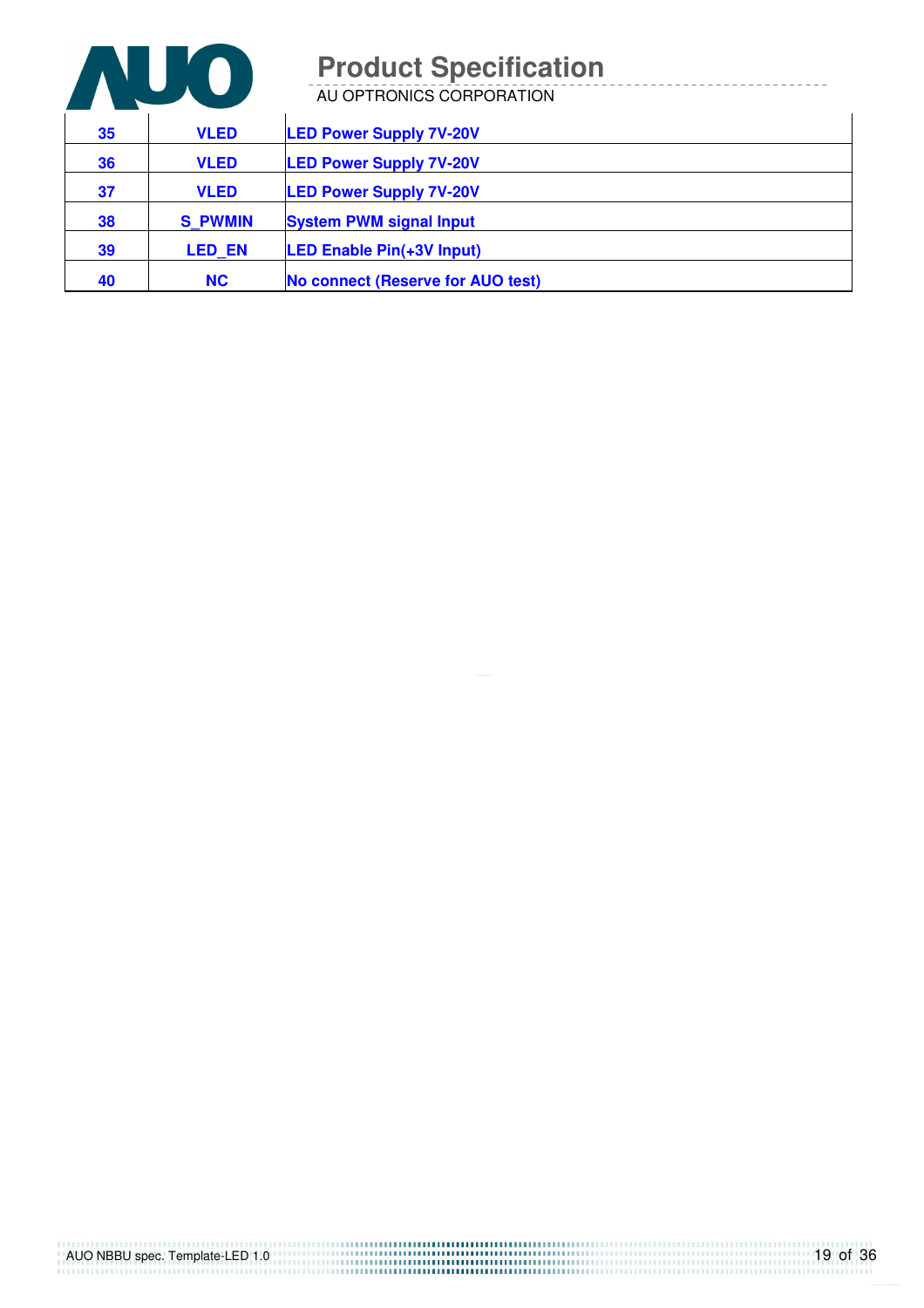

AU OPTRONICS CORPORATION



Note2: Input signals shall be low or High-impedance state when VDD is off.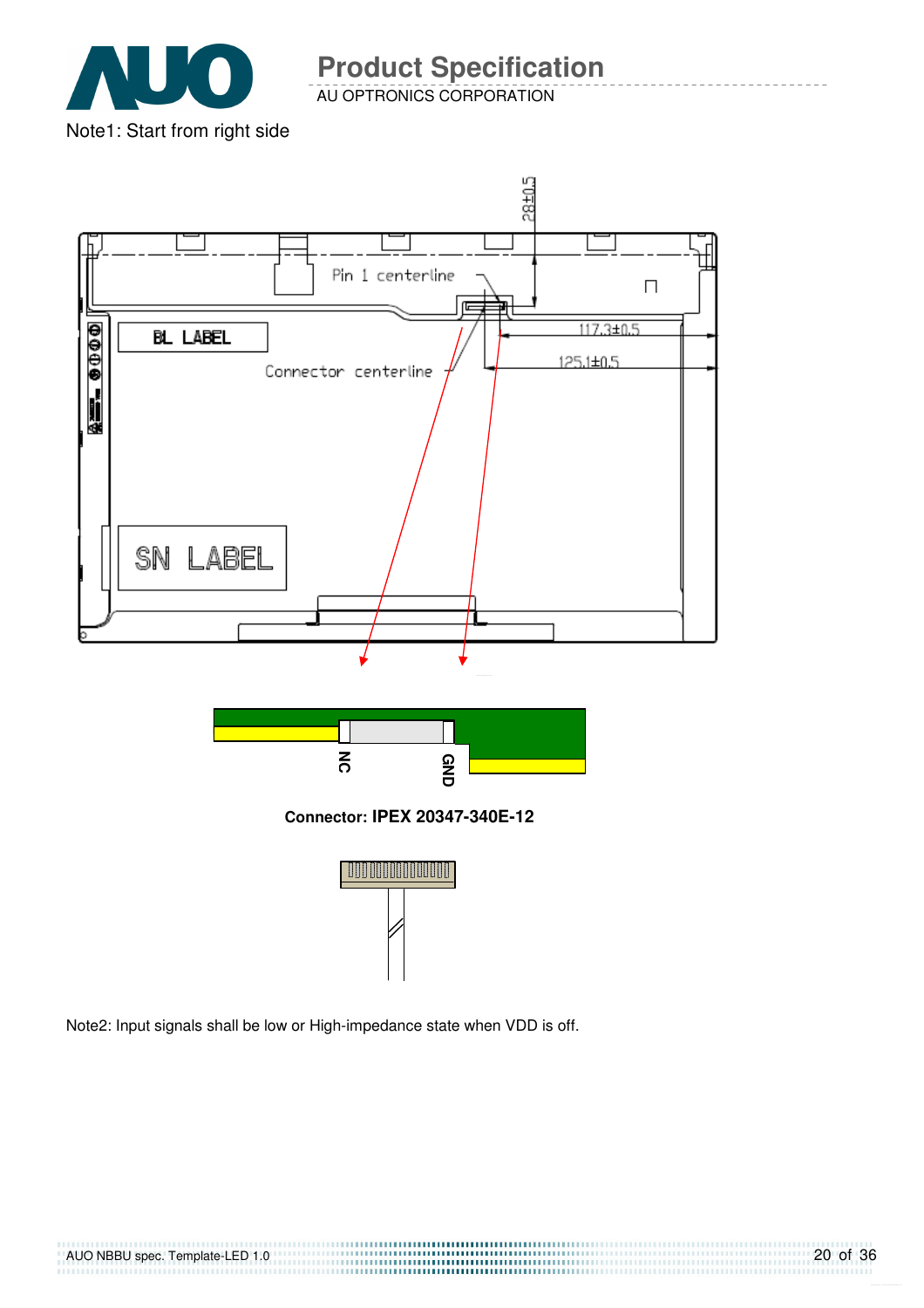

AU OPTRONICS CORPORATION

internal circuit of LVDS inputs are as following.

The module uses a 100ohm resistor between positive and negative data lines of each receiver input

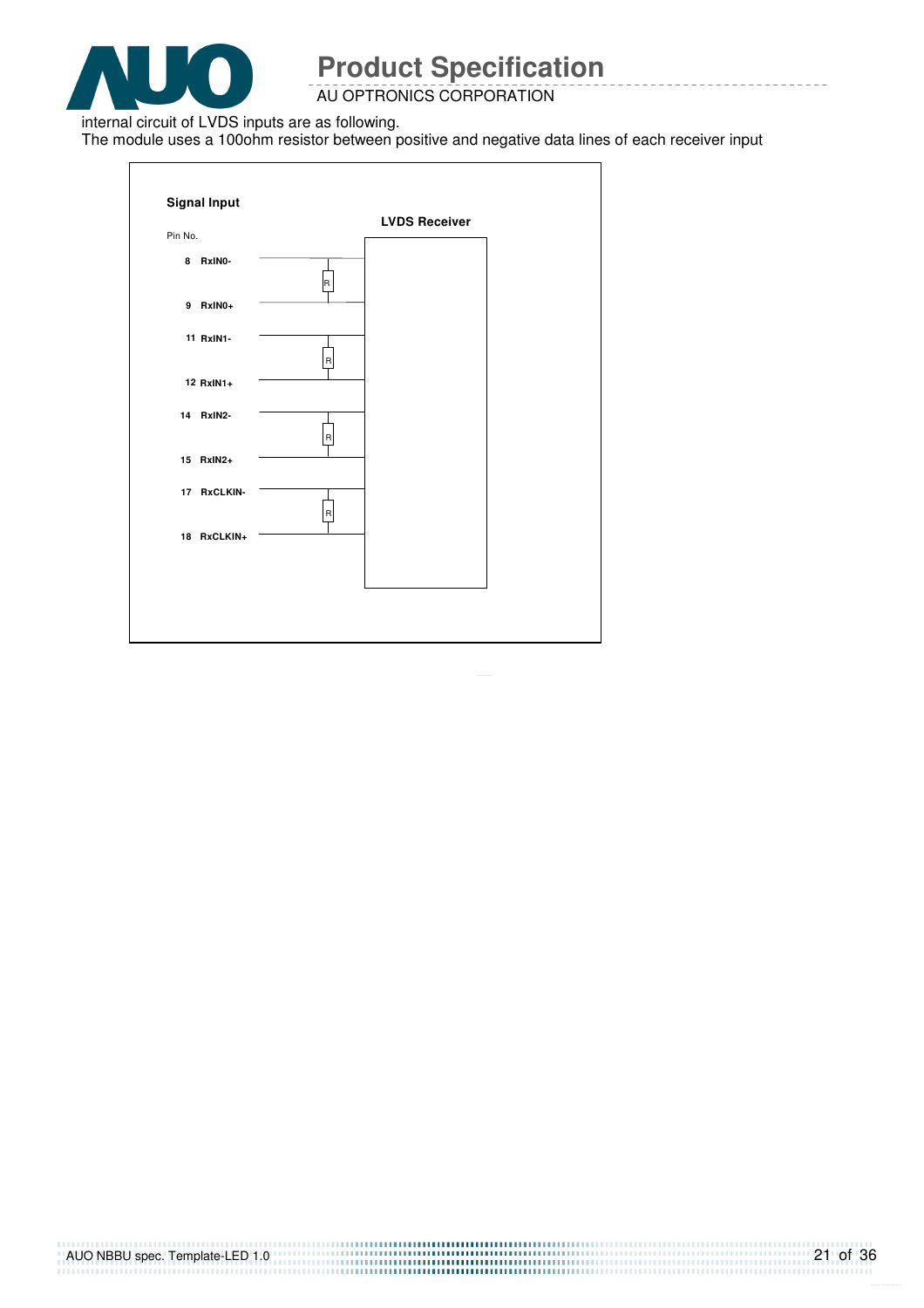

AU OPTRONICS CORPORATION **Product Specification** 

### **6.4 Interface Timing**

#### **6.4.1 Timing Characteristics**

Basically, interface timings should match the 1280x800 /60Hz manufacturing guide line timing.

| <b>Parameter</b>       |                 | Symbol             | Min. | Typ. | Max. | Unit                          |
|------------------------|-----------------|--------------------|------|------|------|-------------------------------|
| <b>Frame Rate</b>      |                 | ۰                  | 50   | 60   | ۰    | Hz                            |
| <b>Clock frequency</b> |                 | $1/ T_{Clock}$     | 50   | 68.9 | 80   | <b>MHz</b>                    |
|                        | <b>Period</b>   | $T_{V}$            | 803  | 816  | 1023 |                               |
| <b>Vertical</b>        | <b>Active</b>   | T <sub>VD</sub>    | 800  | 800  | 800  | $\mathsf{T}_{\mathsf{Line}}$  |
| <b>Section</b>         | <b>Blanking</b> | ${\sf T}_{\sf VB}$ | 3    | 16   | 223  |                               |
|                        | <b>Period</b>   | Τн                 | 1303 | 1408 | 2047 |                               |
| <b>Horizontal</b>      | <b>Active</b>   | T <sub>HD</sub>    |      | 1280 | ۰    | $\mathsf{T}_{\mathsf{Clock}}$ |
| <b>Section</b>         | <b>Blanking</b> | Т <sub>нв</sub>    | 23   | 128  | 767  |                               |

Note : DE mode only

#### **6.4.2 Timing diagram**

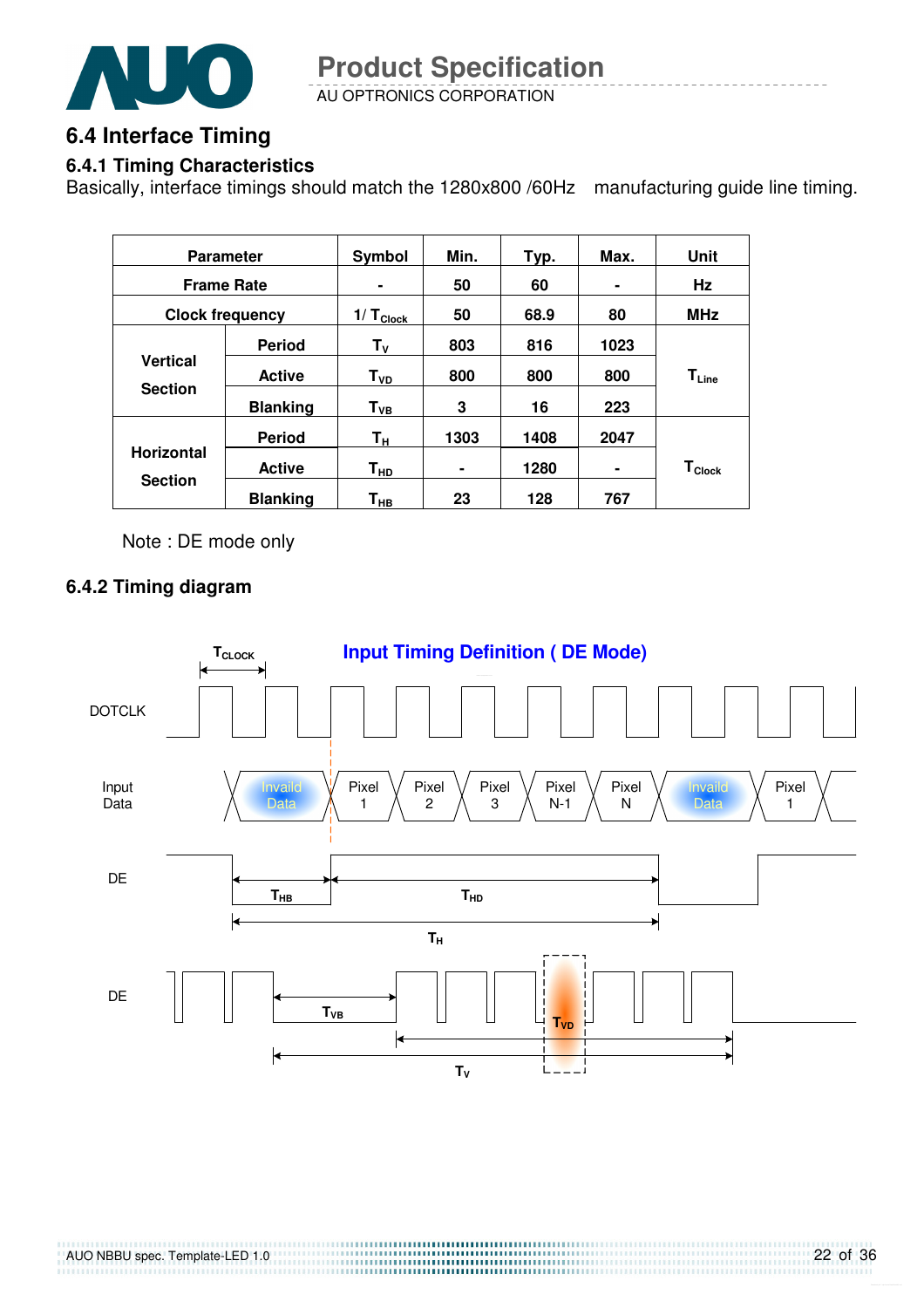

#### **6.5 Power ON/OFF Sequence**

VDD power and lamp on/off sequence is as follows. Interface signals are also shown in the chart. Signals from any system shall be Hi-Z state or low level when VDD is off.



#### **Power Sequence Timing**

|                |          | Value |                |              |
|----------------|----------|-------|----------------|--------------|
| Parameter      | Min.     | Typ.  | Max.           | <b>Units</b> |
| <b>T1</b>      | 0.5      | ۰     | 10             |              |
| T <sub>2</sub> | $\bf{0}$ | ۰     | 50             |              |
| T <sub>3</sub> | $\bf{0}$ | ۰     | 50             |              |
| <b>T4</b>      | 400      | ۰     | ۰              | ms           |
| T <sub>5</sub> | 200      | ٠     | $\blacksquare$ |              |
| T <sub>6</sub> | 200      | ۰     | ۰              |              |
| T7             | $\bf{0}$ |       | 10             |              |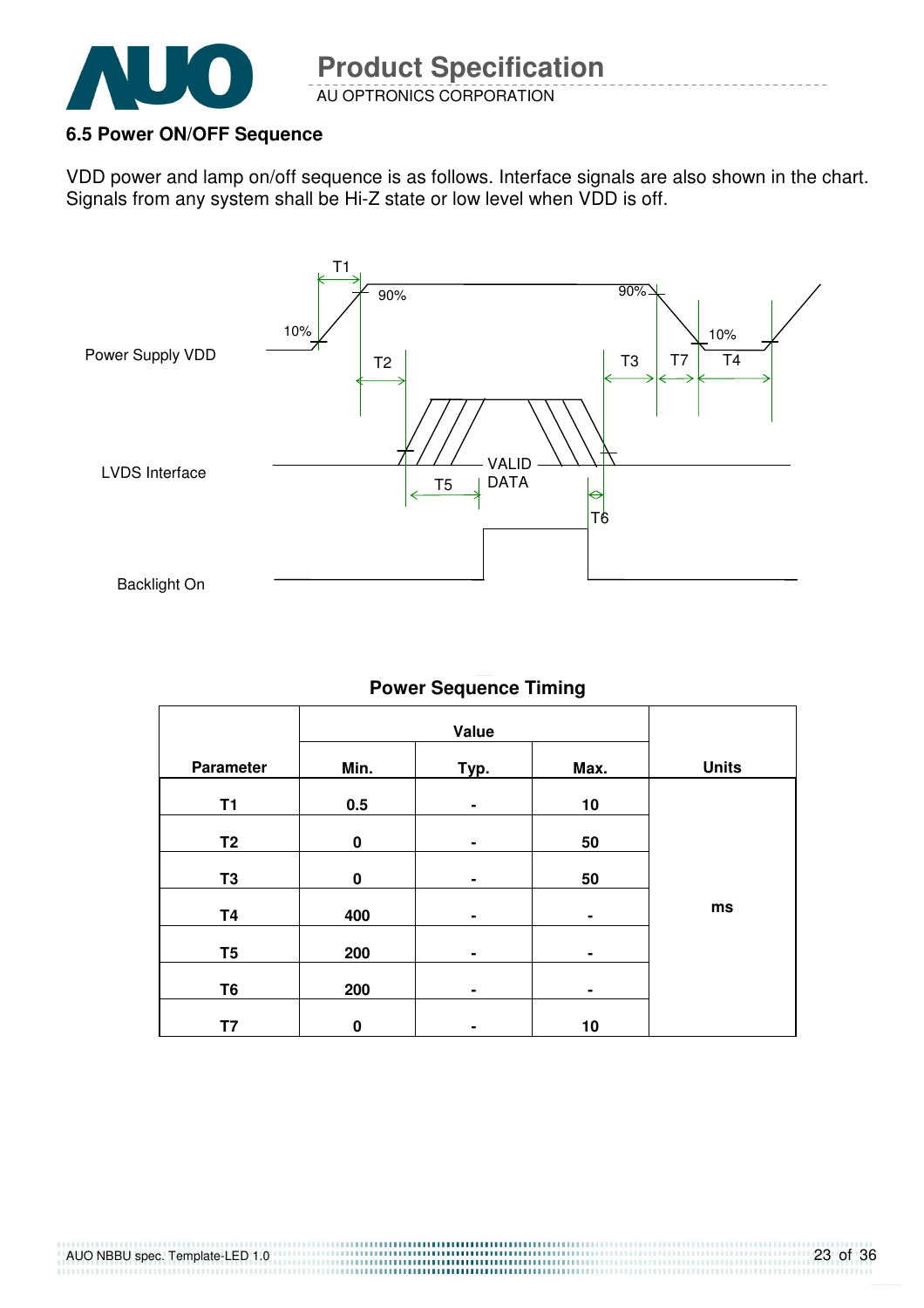

AU OPTRONICS CORPORATION

LED on/off sequence is as follows. Interface signals are also shown in the chart.



|                | Values |     |     |      |
|----------------|--------|-----|-----|------|
| Symbol         | Min    | Typ | Max | Unit |
| T1             | 10     |     |     | ms   |
| T <sub>2</sub> | 10     |     |     | ms   |
| T <sub>3</sub> | 50     |     |     | ms   |
| T <sub>4</sub> | ი      |     |     | ms   |
| T <sub>5</sub> | 10     |     |     | ms   |

Note: The duty of LED dimming signal should be more than 20% in T2 and T3.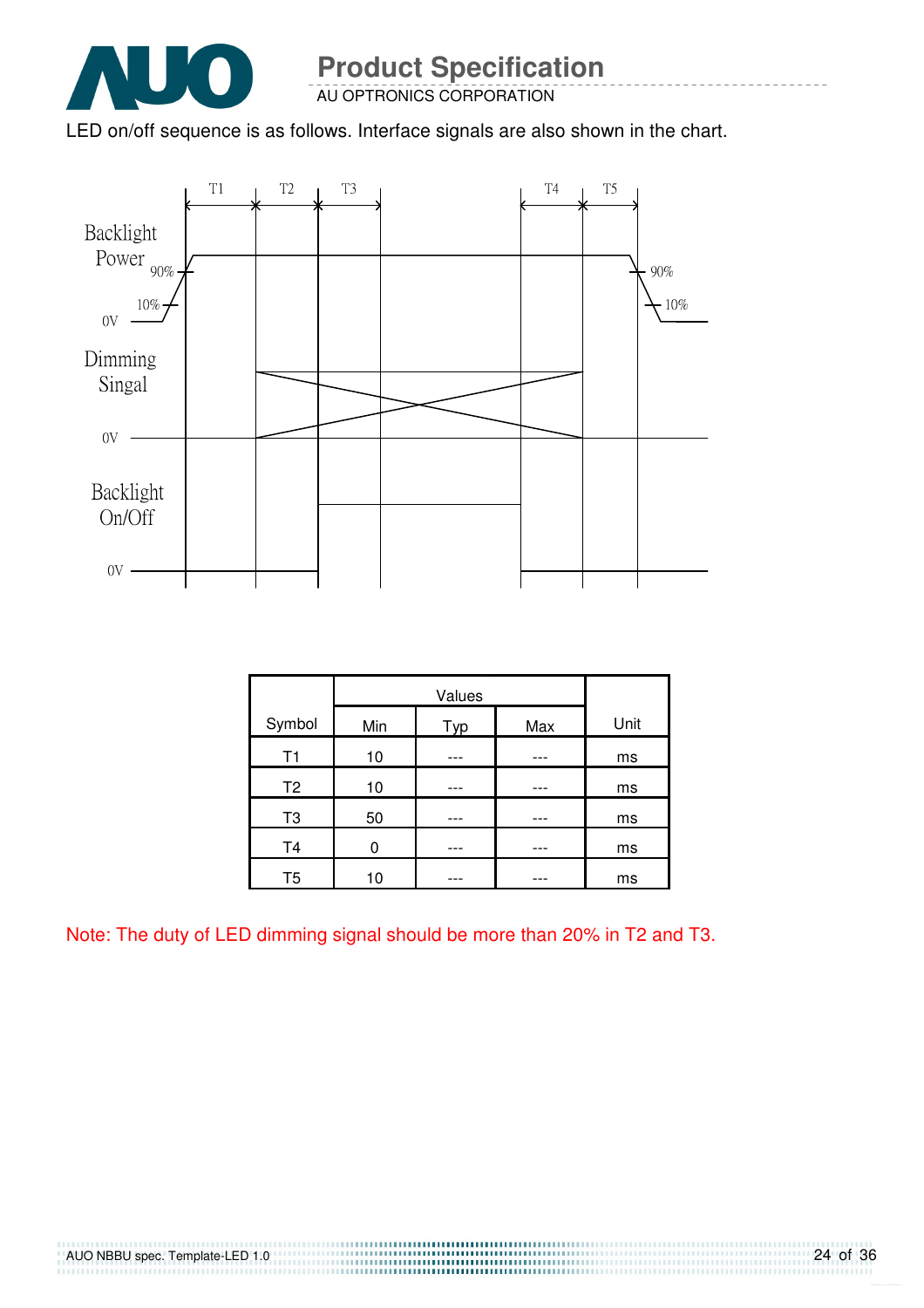

AU OPTRONICS CORPORATION **Product Specification** 

Physical interface is described as for the connector on module.

These connectors are capable of accommodating the following signals and will be following components.

### **7.1 TFT LCD Module**

| <b>Connector Name / Designation</b> | <b>For Signal Connector</b>      |
|-------------------------------------|----------------------------------|
| Manufacturer                        | <b>IPEX or compatible</b>        |
| Type / Part Number                  | IPEX 20347-340E-12 or compatible |
| <b>Mating Housing/Part Number</b>   | IPEX 20347-340E-12 or compatible |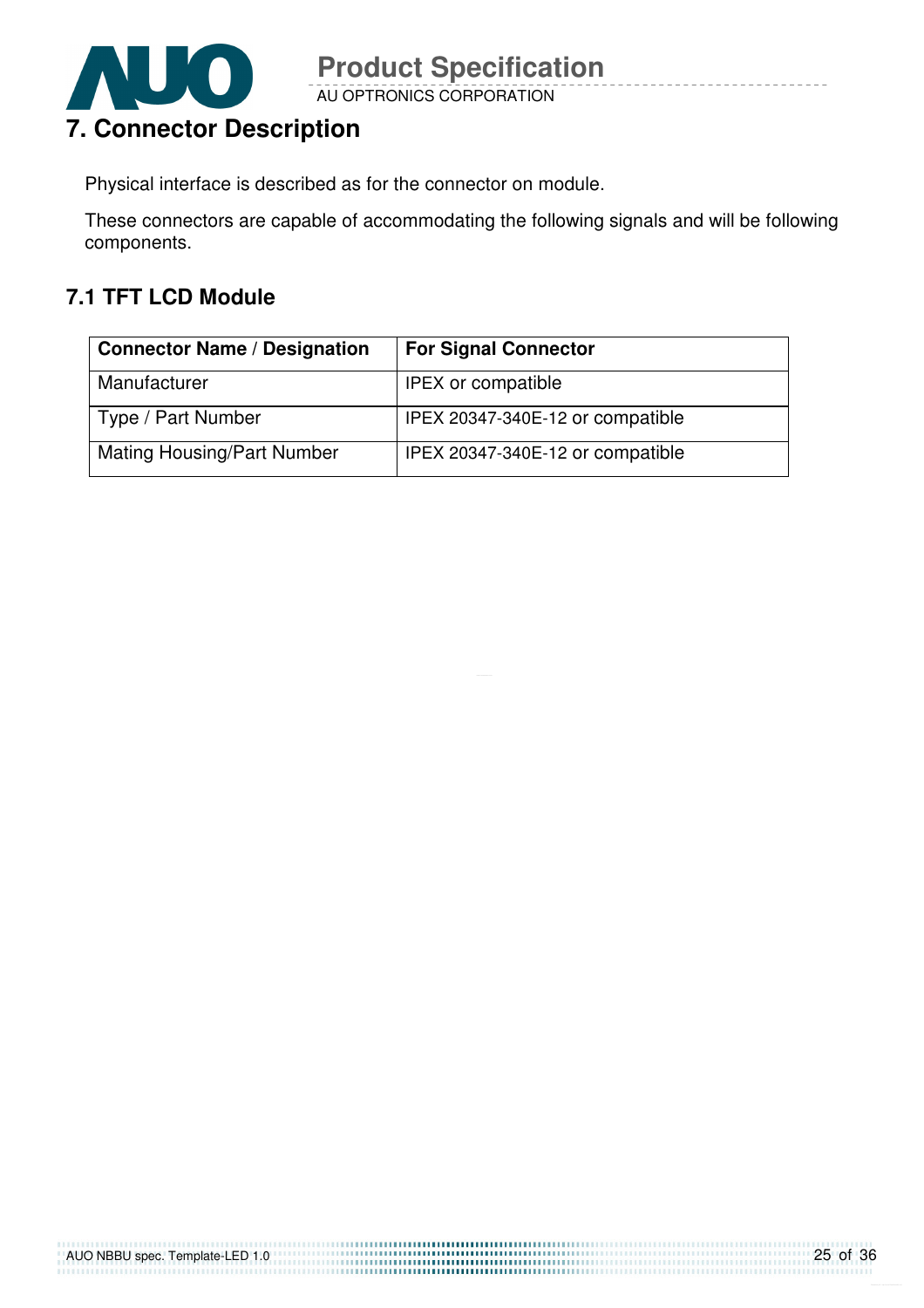

### **8. LED Driving Specification**

#### **8.1 Connector Description**

It is an intergrative interface and comibe into LVDS connector. The type and mating refer to section 7.

#### **8.2 Pin Assignment**

Ref. to 6.3

| PIN# | <b>Signal Name</b> | <b>Description</b>                  |
|------|--------------------|-------------------------------------|
| 31   | <b>VLED GND</b>    | <b>LED Ground</b>                   |
| 32   | <b>VLED GND</b>    | <b>LED Ground</b>                   |
| 33   | <b>VLED_GND</b>    | <b>LED Ground</b>                   |
| 34   | <b>VLED</b>        | <b>LED Power Supply 7V-20V</b>      |
| 35   | <b>VLED</b>        | <b>LED Power Supply 7V-20V</b>      |
| 36   | <b>VLED</b>        | <b>LED Power Supply 7V-20V</b>      |
| 37   | <b>VLED</b>        | <b>LED Power Supply 7V-20V</b>      |
| 38   | <b>S PWMIN</b>     | <b>System PWM signal Input</b>      |
| 39   | <b>LED EN</b>      | LED enable pin (+3V input)          |
| 40   | <b>NC</b>          | <b>No Connect (Reserve for AUO)</b> |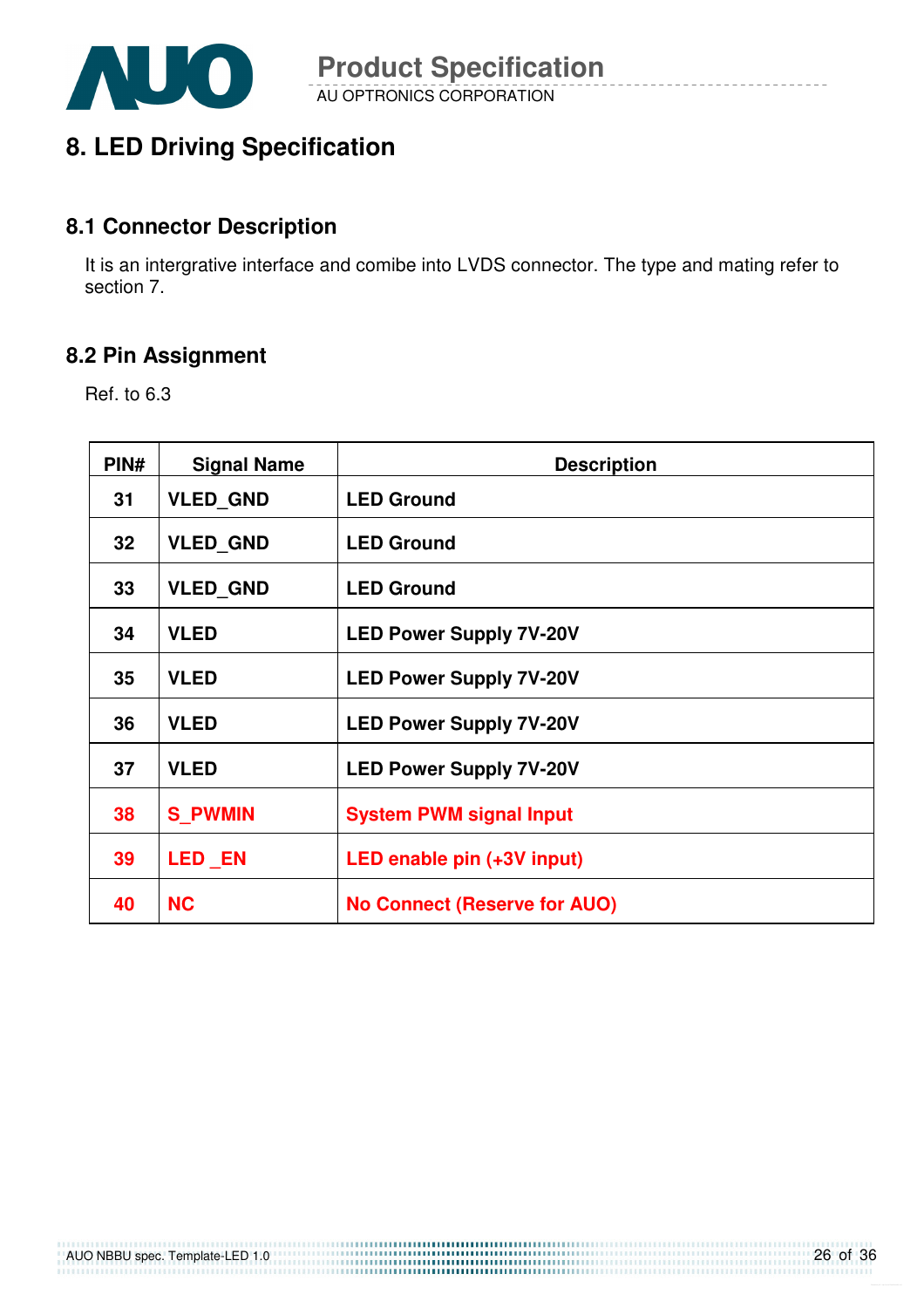

AU OPTRONICS CORPORATION

### **9. Vibration and Shock Test**

### **9.1 Vibration Test**

**Test Spec:** 

- **•** Test method: Non-Operation
- Acceleration: 1.5 G
- **•** Frequency: 10 500Hz Random
- Sweep: 30 Minutes each Axis (X, Y, Z)

### **9.2 Shock Test Spec:**

**Test Spec:** 

- **•** Test method: Non-Operation
- Acceleration: 220 G , Half sine wave
- Active time: 2 ms
- Pulse: X, Y, Z .one time for each side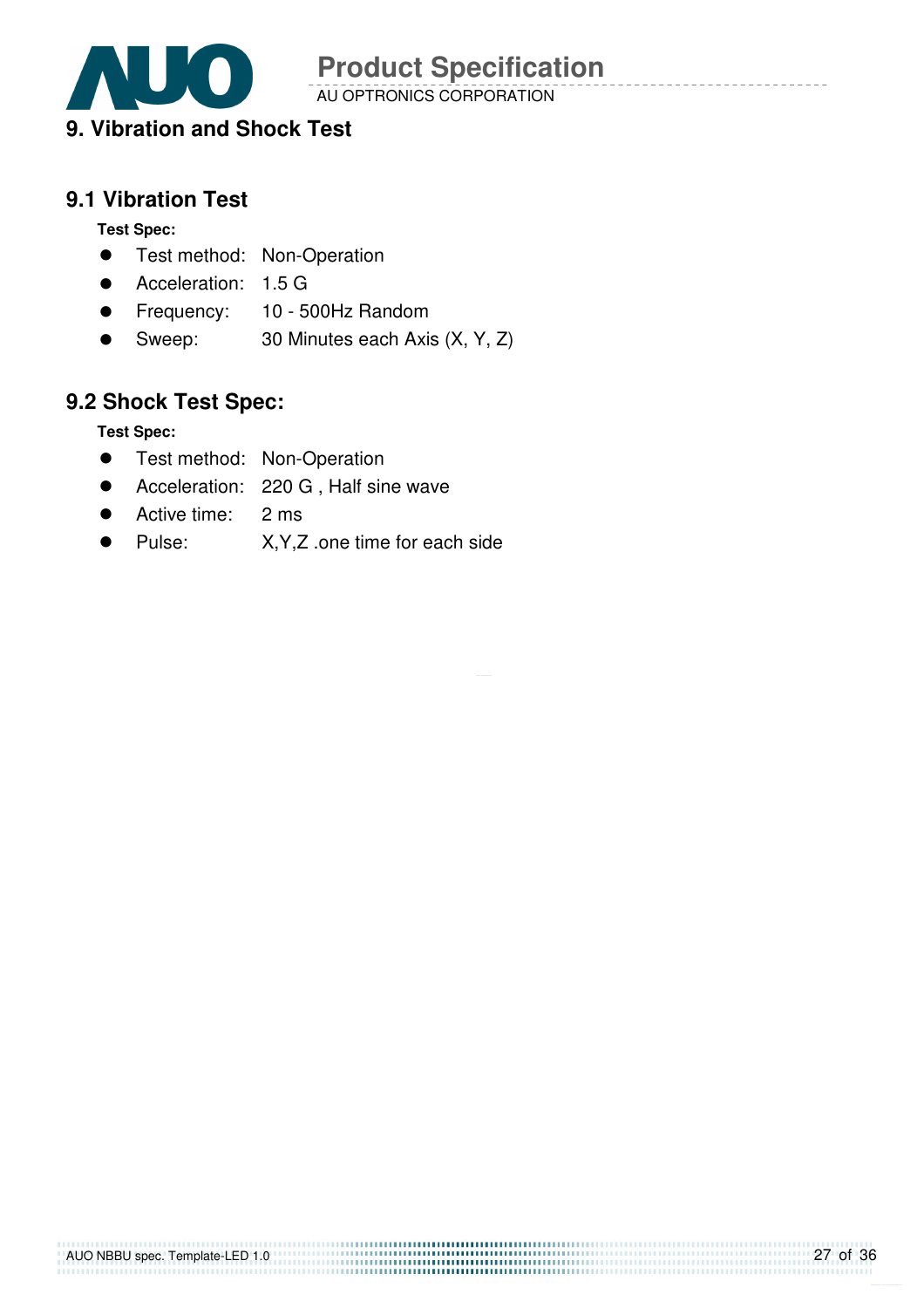

AU OPTRONICS CORPORATION **Product Specification** 

### **10. Reliability**

| <b>Items</b>                                | <b>Required Condition</b>                      | <b>Note</b> |
|---------------------------------------------|------------------------------------------------|-------------|
| <b>Temperature</b><br><b>Humidity Bias</b>  | Ta= 40℃, 90%RH, 300h                           |             |
| <b>High Temperature</b><br><b>Operation</b> | Ta= 50℃, Dry, 300h                             |             |
| <b>Low Temperature</b><br><b>Operation</b>  | Ta= 0℃, 300h                                   |             |
| <b>High Temperature</b><br><b>Storage</b>   | Ta= 60℃, 35%RH, 300h                           |             |
| <b>Low Temperature</b><br><b>Storage</b>    | Ta= -20℃, 50%RH, 250h                          |             |
| <b>Thermal Shock</b><br>Test                | Ta=-20℃ to 60℃, Duration at 30 min, 100 cycles |             |
| <b>ESD</b>                                  | <b>Contact : ±8 KV</b>                         | Note 1      |
|                                             | Air: ±15 KV                                    |             |

**Note1:** According to EN 61000-4-2 , ESD class B: Some performance degradation allowed. No data lost

. Self-recoverable. No hardware failures.

**Remark:** MTBF (Excluding the LED): 30,000 hours with a confidence level 90%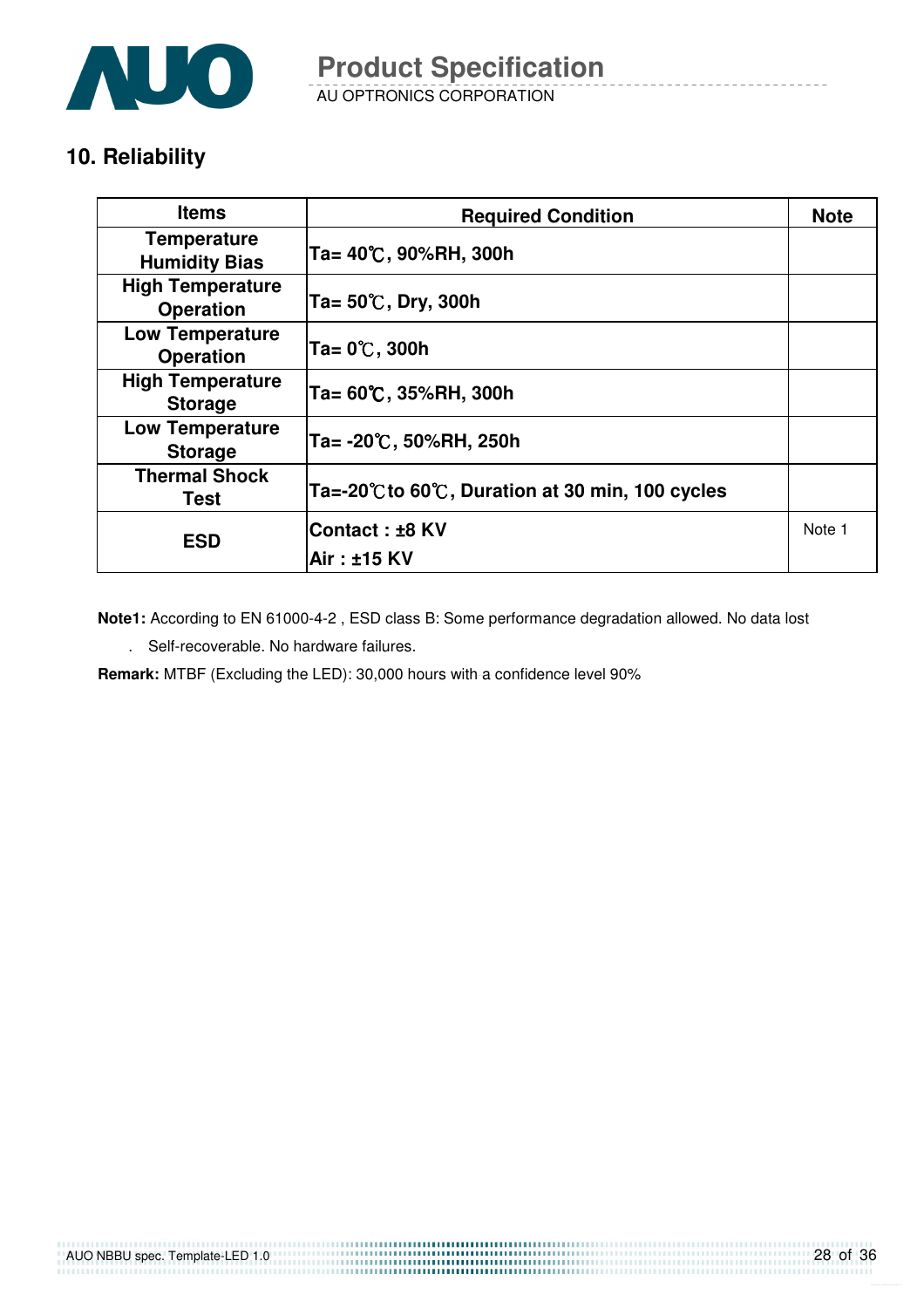

### **11. Mechanical Characteristics**

### **11.1 LCM Outline Dimension**



AUO NBBU spec. Template-LED 1.0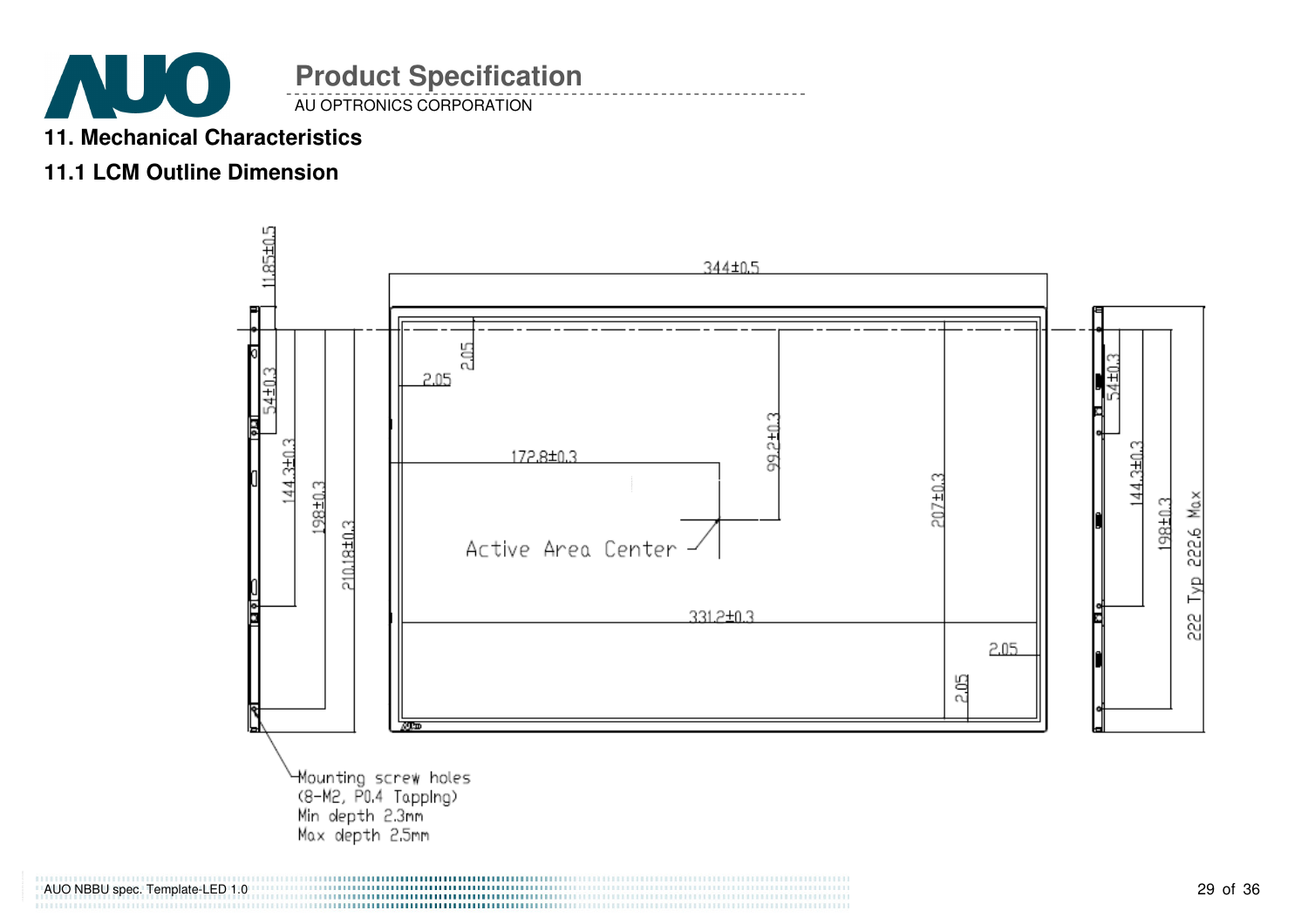

AU OPTRONICS CORPORATION

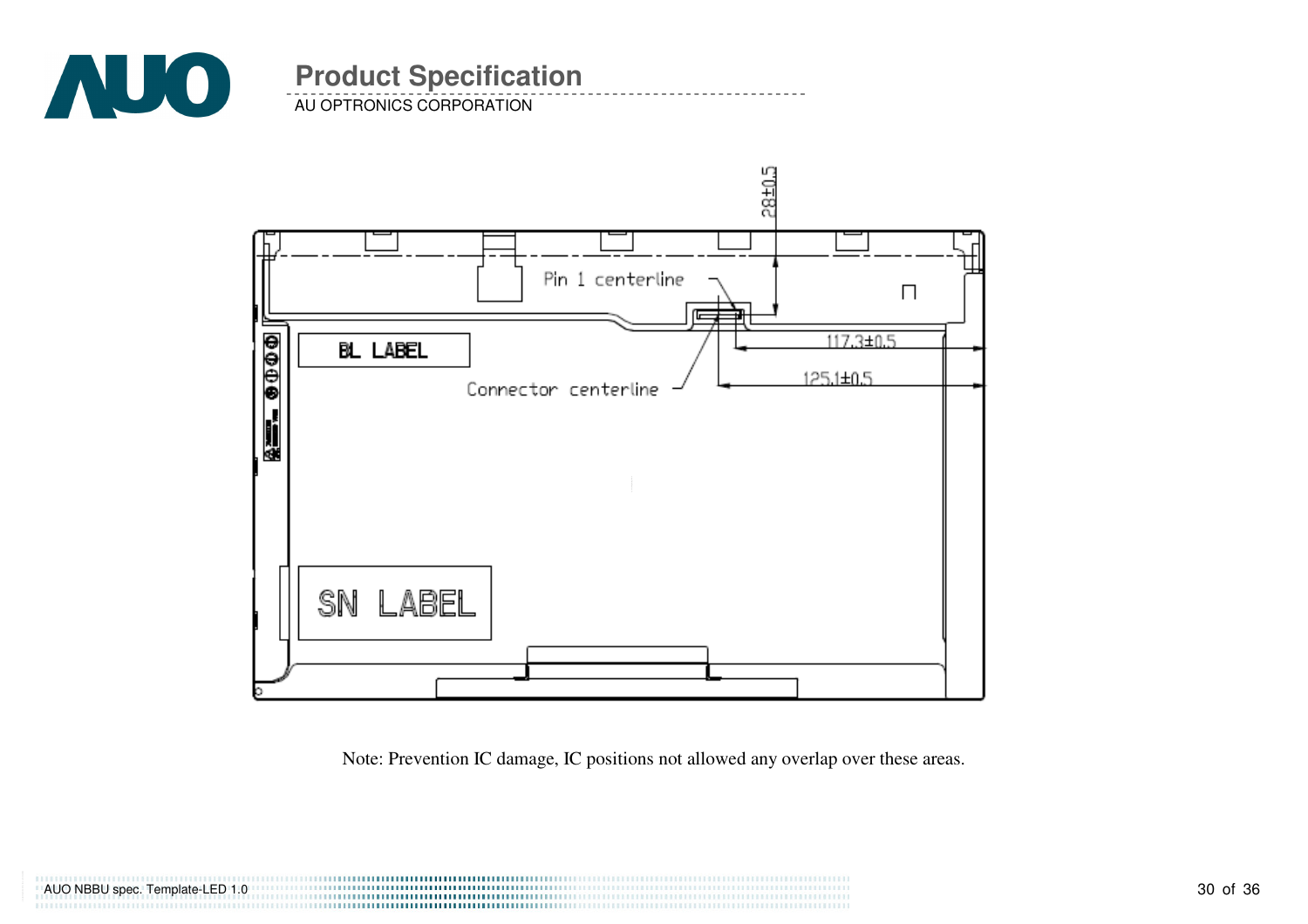

AU OPTRONICS CORPORATION

### **11.2 Screw Hole Depth and Center Position**

Screw hole minimum depth, from side surface  $= 2.3$  mm (See drawing)

Screw hole center location, from front surface =  $3.7 \pm 0.3$ mm (See drawing) Screw Torque: Maximum 2.5 kgf-cm



 $\triangleright$  X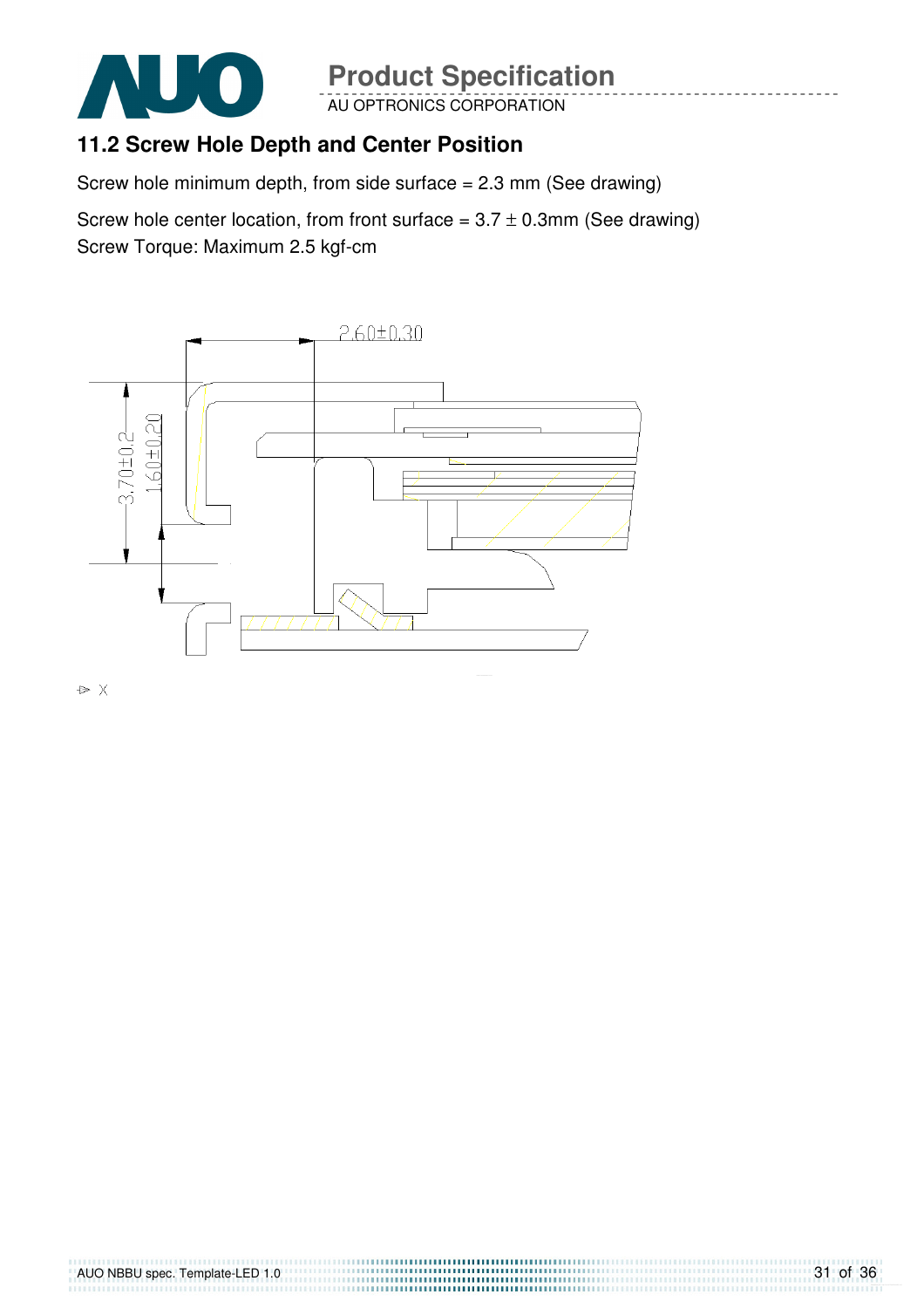

AU OPTRONICS CORPORATION

**12. Shipping and Package**

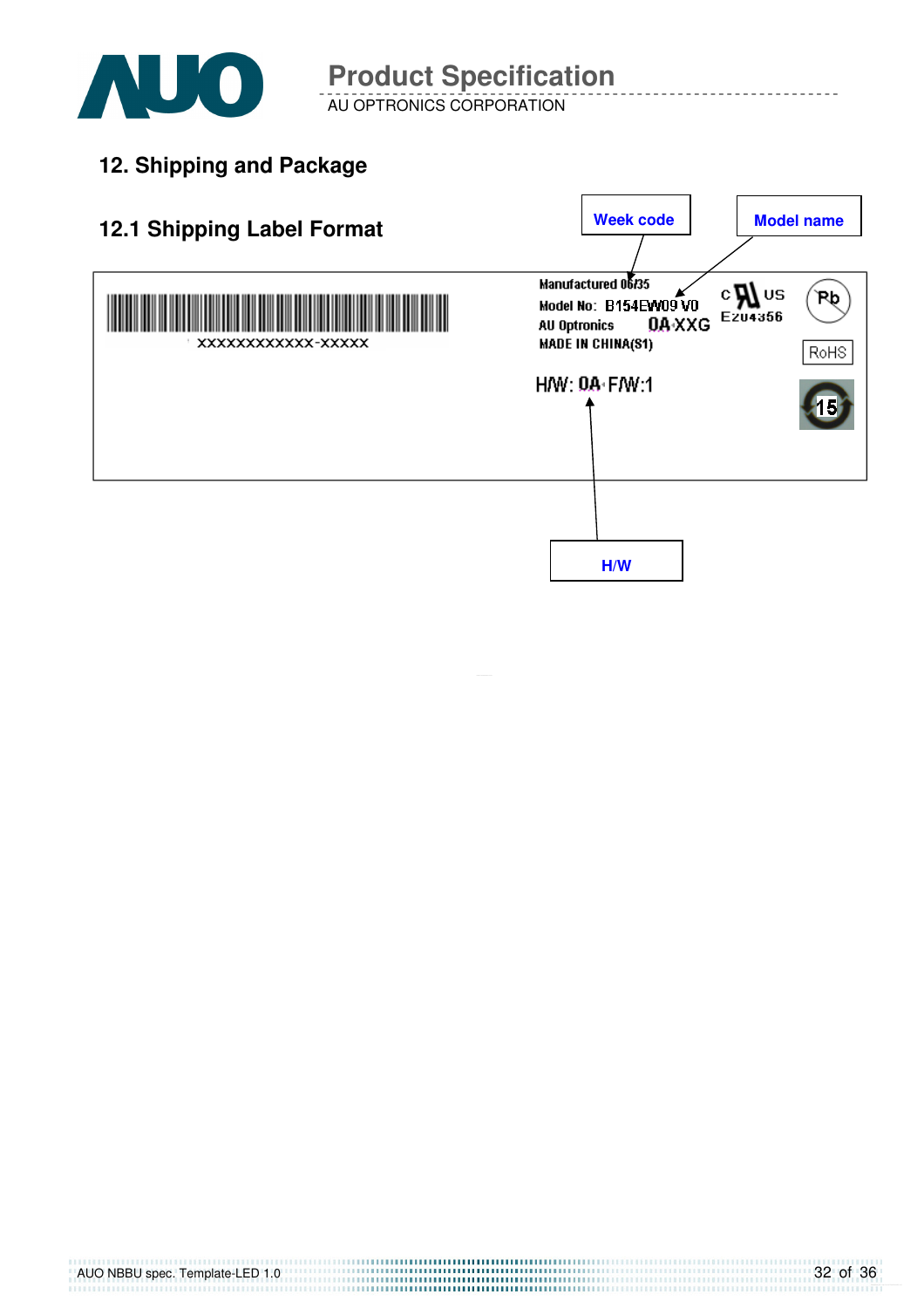

AU OPTRONICS CORPORATION **Product Specification** 

#### **12.2 Carton package**



### **12.3 Shipping package of palletizing sequence**

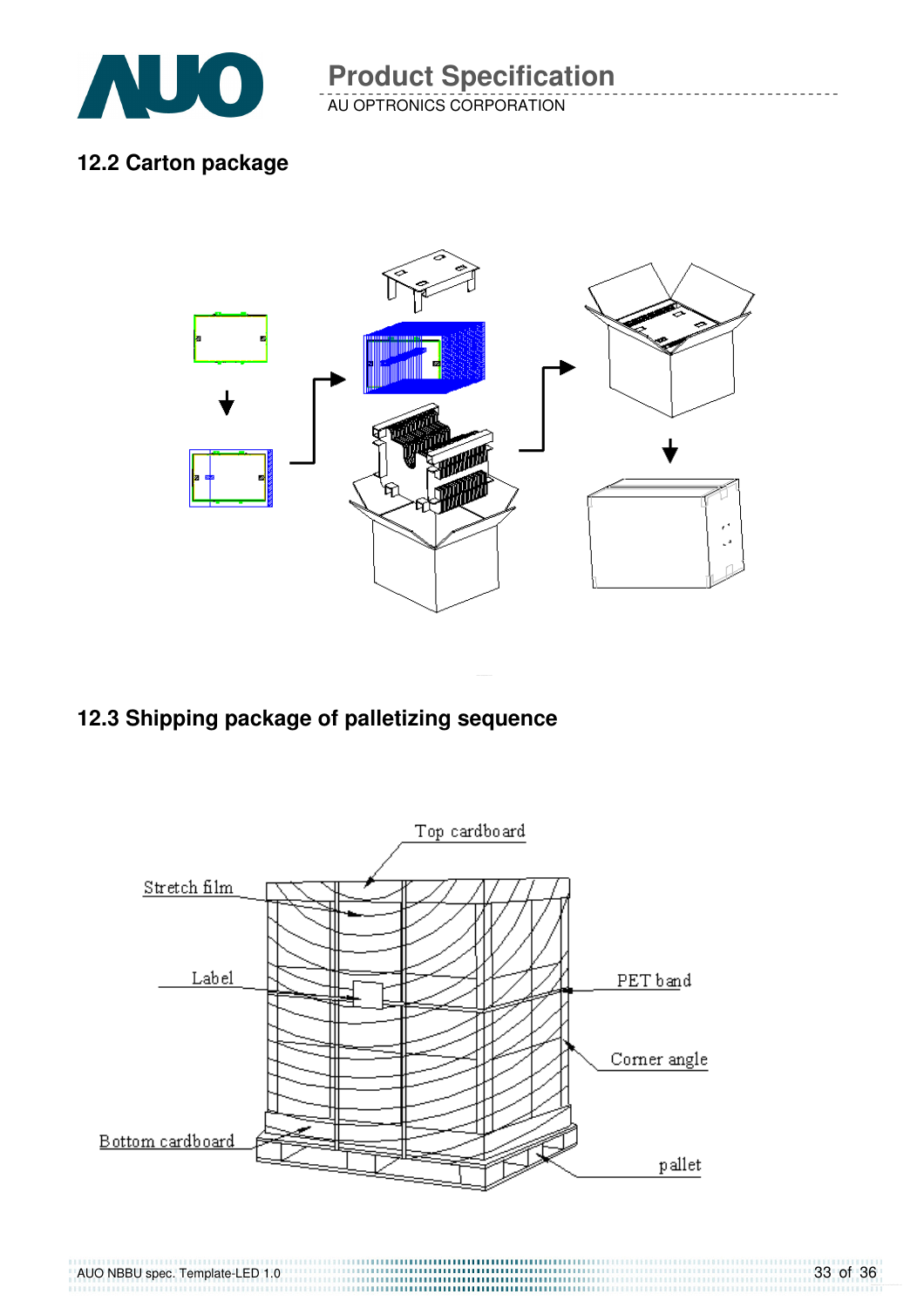

AU OPTRONICS CORPORATION

### **13. Appendix: EDID description**

| Address        | <b>FUNCTION</b>                                                                            | B154EW09   | Value      | Value      | Note |
|----------------|--------------------------------------------------------------------------------------------|------------|------------|------------|------|
| <b>HEX</b>     |                                                                                            | <b>HEX</b> | <b>BIN</b> | <b>DEC</b> |      |
| $00\,$         | Header                                                                                     | 00         | 00000000   | 0          |      |
| 01             |                                                                                            | FF         | 11111111   | 255        |      |
| 02             |                                                                                            | FF.        | 11111111   | 255        |      |
| 03             |                                                                                            | FF         | 11111111   | 255        |      |
| 04             |                                                                                            | FF         | 11111111   | 255        |      |
| 05             |                                                                                            | FF         | 11111111   | 255        |      |
| 06             |                                                                                            | FF         | 11111111   | 255        |      |
| 07             |                                                                                            | 00         | 00000000   | 0          |      |
| 08             | EISA Manuf. Code LSB                                                                       | 06         | 00000110   | 6          |      |
| 09             | <b>Compressed ASCII</b>                                                                    | AF         | 10101111   | 175        |      |
| 0A             | <b>Product Code</b>                                                                        | 74         | 01110100   | 116        |      |
| 0B             | hex, LSB first                                                                             | 90         | 10010000   | 144        |      |
| 0C             | 32-bit ser #                                                                               | 00         | 00000000   | 0          |      |
| 0D             |                                                                                            | 00         | 00000000   | 0          |      |
| 0E             |                                                                                            | 00         | 00000000   | 0          |      |
| 0F             |                                                                                            | 00         | 00000000   | 0          |      |
| 10             | Week of manufacture                                                                        | 01         | 00000001   | 1          |      |
| 11             | Year of manufacture                                                                        | 12         | 00010010   | 18         |      |
| 12             | EDID Structure Ver.                                                                        | 01         | 00000001   | 1          |      |
| 13             | EDID revision #                                                                            | 03         | 00000011   | 3          |      |
| 14             | Video input def.<br>(digital I/P, non-TMDS, CRGB)                                          | 80         | 10000000   | 128        |      |
| 15             | Max H image size<br>(rounded to cm)                                                        | 21         | 00100001   | 33         |      |
| 16             | (rounded to cm)<br>Max V image size                                                        | 15         | 00010101   | 21         |      |
| 17             | $(=(gamma*100)-100)$<br>Display Gamma<br>Feature support<br>(no DPMS, Active OFF, RGB, tmg | 78         | 01111000   | 120        |      |
| 18             | <b>Blk#1)</b>                                                                              | 0A         | 00001010   | 10         |      |
| 19             | Red/green low bits (Lower 2:2:2:2 bits)                                                    | 27         | 00100111   | 39         |      |
| 1A             | Blue/white low bits (Lower 2:2:2:2 bits)                                                   | 75         | 01110101   | 117        |      |
| 1B             | Red x (Upper 8 bits)                                                                       | 98         | 10011000   | 152        |      |
| 1 <sub>C</sub> | Red y/ highER 8 bits                                                                       | 58         | 01011000   | 88         |      |
| 1D             | Green x                                                                                    | 58         | 01011000   | 88         |      |
| 1E             | Green y                                                                                    | 92         | 10010010   | 146        |      |
| 1F             | Blue x                                                                                     | 27         | 00100111   | 39         |      |
| 20             | Blue y                                                                                     | 1D         | 00011101   | 29         |      |
| 21             | White x                                                                                    | 50         | 01010000   | 80         |      |
| 22             | White y                                                                                    | 54         | 01010100   | 84         |      |
| 23             | Established timing 1                                                                       | 00         | 00000000   | 0          |      |
| 24             | Established timing 2                                                                       | 00         | 00000000   | 0          |      |
| 25             | Established timing 3                                                                       | 00         | 00000000   | 0          |      |
| 26             | Standard timing #1                                                                         | 01         | 00000001   | 1          |      |
| 27             |                                                                                            | 01         | 00000001   | 1          |      |
| 28             | Standard timing #2                                                                         | 01         | 00000001   | 1          |      |
| 29             |                                                                                            | 01         | 00000001   |            |      |
| 2A             | Standard timing #3                                                                         | 01         | 00000001   |            |      |
| 2B             |                                                                                            | 01         | 00000001   | 1          |      |
| 2C             | Standard timing #4                                                                         | 01         | 00000001   |            |      |
|                | AUO NBBU spec. Template-LED 1.0                                                            |            |            |            |      |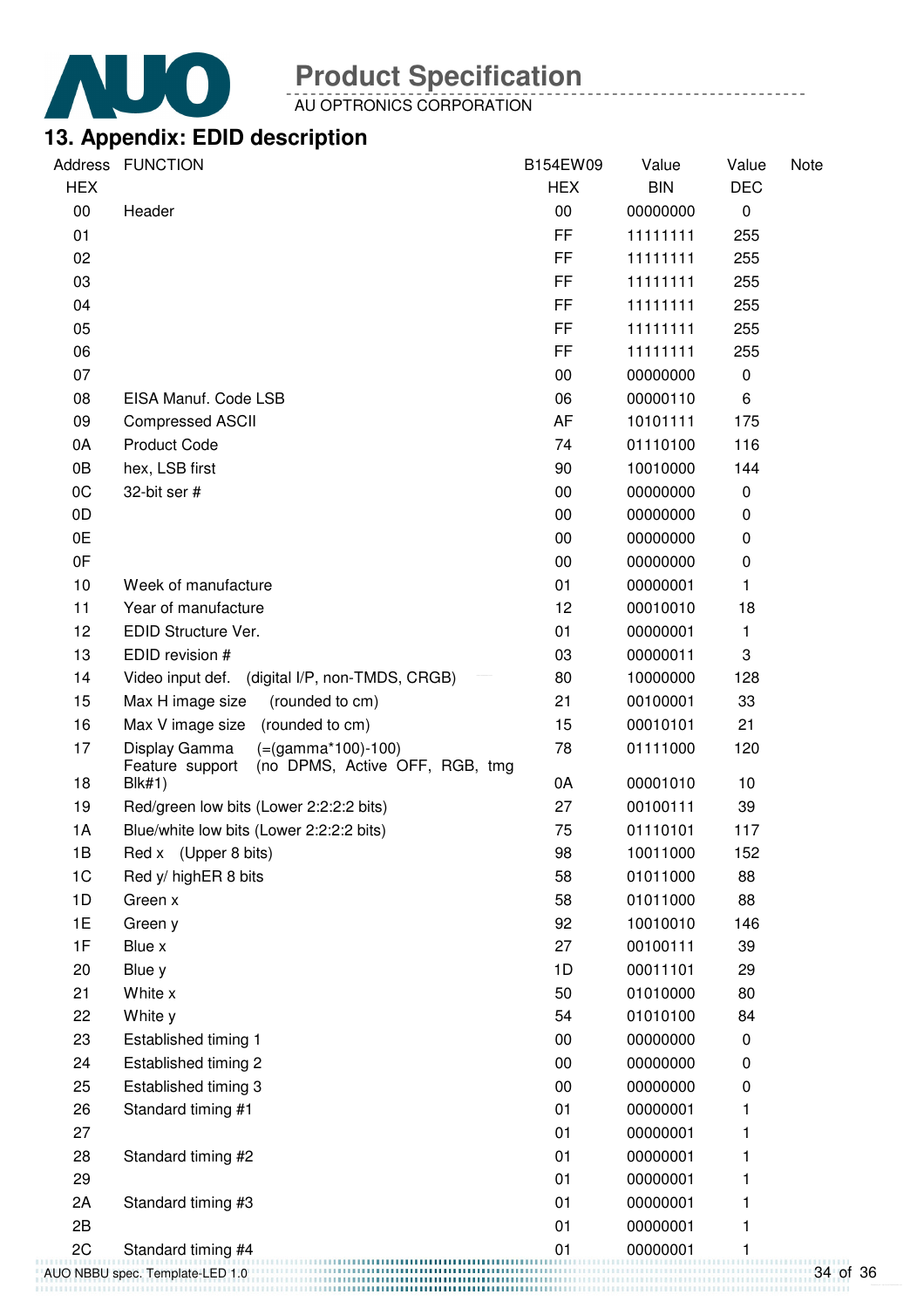

AU OPTRONICS CORPORATION

| 2D |                                                      | 01        | 00000001 | 1   |
|----|------------------------------------------------------|-----------|----------|-----|
| 2E | Standard timing #5                                   | 01        | 00000001 | 1   |
| 2F |                                                      | 01        | 00000001 | 1   |
| 30 | Standard timing #6                                   | 01        | 00000001 | 1   |
| 31 |                                                      | 01        | 00000001 | 1   |
| 32 | Standard timing #7                                   | 01        | 00000001 | 1   |
| 33 |                                                      | 01        | 00000001 | 1.  |
| 34 | Standard timing #8                                   | 01        | 00000001 | 1   |
| 35 |                                                      | 01        | 00000001 | 1.  |
| 36 | Pixel Clock/10000<br><b>LSB</b>                      | C7        | 11000111 | 199 |
| 37 | Pixel Clock/10000<br><b>USB</b>                      | 1B        | 00011011 | 27  |
| 38 | Horz active Lower 8bits                              | 00        | 00000000 | 0   |
| 39 | Horz blanking Lower 8bits                            | 9E        | 10011110 | 158 |
| 3A | HorzAct:HorzBlnk<br>Upper 4:4 bits                   | 50        | 01010000 | 80  |
| 3B | Vertical Active Lower 8bits                          | 20        | 00100000 | 32  |
| 3C | Vertical Blanking<br>Lower 8bits                     | 18        | 00011000 | 24  |
| 3D | Vert Act: Vertical Blanking<br>(upper $4:4$ bit)     | 30        | 00110000 | 48  |
| 3E | HorzSync. Offset                                     | 30        | 00110000 | 48  |
| 3F | HorzSync. Width                                      | 20        | 00100000 | 32  |
| 40 | VertSync.Offset: VertSync.Width                      | 36        | 00110110 | 54  |
| 41 | Horz‖ Sync Offset/Width Upper 2bits                  | 00        | 00000000 | 0   |
| 42 |                                                      | 4B        | 01001011 | 75  |
|    | Horizontal Image Size Lower 8bits                    | <b>CF</b> |          |     |
| 43 | Vertical Image Size Lower 8bits                      |           | 11001111 | 207 |
| 44 | Horizontal & Vertical Image Size (upper 4:4 bits)    | 10        | 00010000 | 16  |
| 45 | Horizontal Border (zero for internal LCD)            | 00        | 00000000 | 0   |
| 46 | Vertical Border (zero for internal LCD)              | 00        | 00000000 | 0   |
| 47 | Signal (non-intr, norm, no stero, sep sync, neg pol) | 18        | 00011000 | 24  |
| 48 | Detailed timing/monitor                              | 00        | 00000000 | 0   |
| 49 | descriptor #2                                        | 00        | 00000000 | 0   |
| 4A |                                                      | 00        | 00000000 | 0   |
| 4B |                                                      | 0F        | 00001111 | 15  |
| 4C |                                                      | 00        | 00000000 | 0   |
| 4D |                                                      | 00        | 00000000 | 0   |
| 4E |                                                      | 00        | 00000000 | 0   |
| 4F |                                                      | 00        | 00000000 | 0   |
| 50 |                                                      | 00        | 00000000 | 0   |
| 51 |                                                      | 00        | 00000000 | 0   |
| 52 |                                                      | 00        | 00000000 | 0   |
| 53 |                                                      | 00        | 00000000 | 0   |
| 54 |                                                      | 00        | 00000000 | 0   |
| 55 |                                                      | 00        | 00000000 | 0   |
| 56 |                                                      | 00        | 00000000 | 0   |
| 57 |                                                      | 00        | 00000000 | 0   |
| 58 |                                                      | 00        | 00000000 | 0   |
| 59 |                                                      | 20        | 00100000 | 32  |
| 5A | Detailed timing/monitor                              | 00        | 00000000 | 0   |
| 5B | descriptor #3                                        | 00        | 00000000 | 0   |
| 5C |                                                      | 00        | 00000000 | 0   |

AUO NBBU spec. Template-LED 1.0